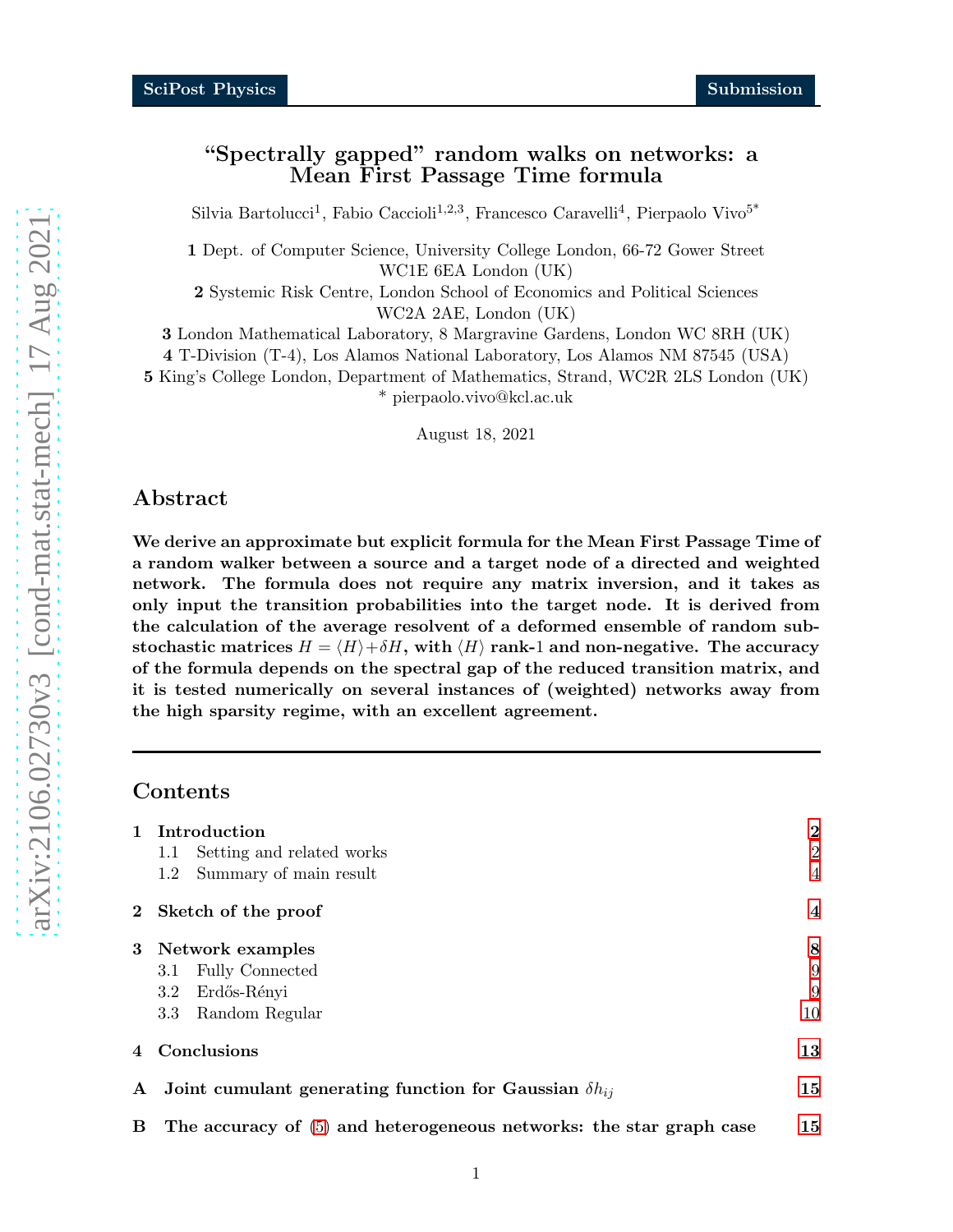#### References [16](#page-14-1)

## <span id="page-1-0"></span>1 Introduction

The exploration of a complex network by a walker that hops randomly from one node to another according to a given probabilistic rule has received much attention in recent years [\[1](#page-15-0)[–20\]](#page-16-0), with many applications (see [\[21\]](#page-16-1) for an excellent review), including the self-organization and generation of networks [\[22](#page-16-2)[–24\]](#page-16-3).

Among the most significant observables that can be studied analytically, the Mean First Passage Time (MFPT) plays a pivotal role. The MFPT is the average over many realizations of the walk of the "first-passage time" (or "first-hitting time") – defined as the number of steps taken by the walker to reach a target node from a given source node for the first time. Applications range from biology [\[25,](#page-16-4) [26\]](#page-17-0) to finance [\[27\]](#page-17-1), ecology [\[28\]](#page-17-2), kinetic network models [\[29\]](#page-17-3) and many other fields (see [\[3,](#page-15-1)[30\]](#page-17-4) for reviews on first-passage problems on networks and other media). More recently, the idea that the most "important" nodes should also be those that are most rapidly reachable by others has been used to rank constituents [\[31–](#page-17-5)[33\]](#page-17-6) and to assess heterogeneity and correlations [\[34\]](#page-17-7) in complex networks.

The computation of the MFPT involves a cumbersome inversion of a reduced matrix of transition probabilities. For this reason, any analytical treatment of the MFPT has in general proven difficult, with a number of attempts made to derive exact expressions – often valid when transition matrices have special symmetries – as well as approximate and mean field results (see Sec. [1.1](#page-1-1) for details). In particular, unveiling the connection between the structural properties of the underlying network and the MFPT – as well as its scaling properties – is a non-trivial task for the majority of network topologies [\[35\]](#page-17-8).

In this paper, we address these issues by proposing an approximate but explicit formula for the MFPT of a walker on directed and weighted networks. Our formula does not require matrix inversions, it depends only on the *local* information about the target node, and sheds light on the interplay between structural and spectral properties of the underlying network.

The plan of the paper is as follows. In Section [1.1](#page-1-1) we provide the main definitions and an overview of closely related literature, while in [1.2](#page-3-0) we announce our main result. In section [2,](#page-3-1) we reproduce for completeness the main steps leading to the main formula [\(5\)](#page-3-2) starting from a random matrix formulation of the problem, already outlined in [\[36,](#page-17-9) [37\]](#page-17-10). In section [3,](#page-7-0) we test our formula on different types of spectrally gapped (weighted) networks. Finally, in section [4](#page-12-0) we offer some concluding remarks and outlook for future researches. The two Appendices are devoted to technical calculations and examples.

#### <span id="page-1-1"></span>1.1 Setting and related works

Consider a weighted strongly connected network with N nodes described by the (real valued, and not necessarily symmetric) adjacency matrix  $A$ . Given a source node  $i$  and a different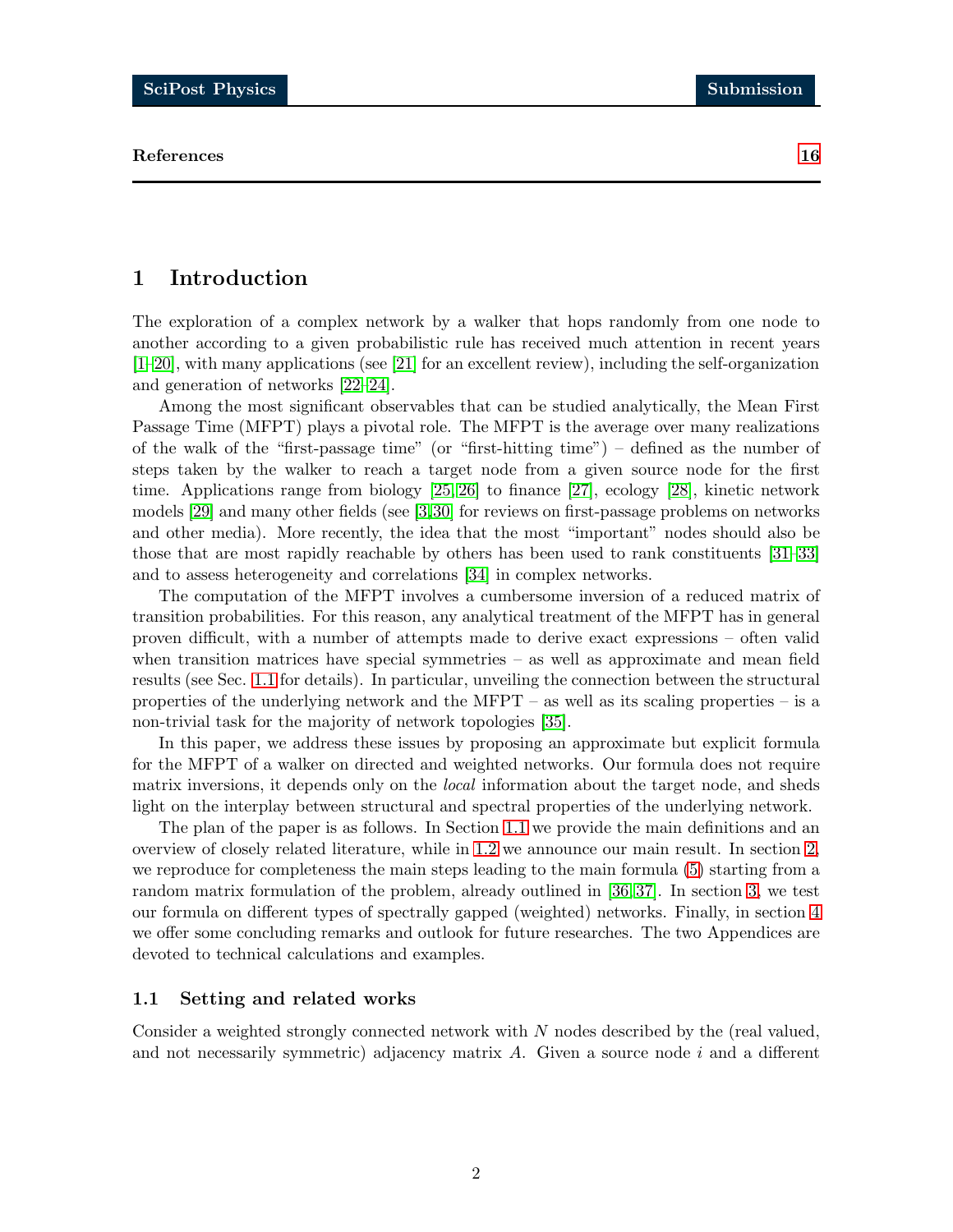target node j, the MFPT  $m_{ij}$  satisfies the following recurrence equation [\[1,](#page-15-0)38[–40\]](#page-18-0)

$$
m_{ij} = 1 + \sum_{\ell \neq j}^{N} T_{i\ell} m_{\ell j} , \qquad (1)
$$

<span id="page-2-3"></span>where the matrix element  $T_{i\ell}$ 

<span id="page-2-1"></span><span id="page-2-0"></span>
$$
T_{i\ell} = \frac{A_{i\ell}}{\sum_{r} A_{ir}}\tag{2}
$$

encodes the transition probability of the walker from node i to node  $\ell$  (with  $\sum_{\ell} T_{i\ell} = 1$  for all  $i = 1, \ldots, N$  by normalization). The meaning of eq. [\(1\)](#page-2-0) is straightforward: in its first step, the walker hops from node i to node  $\ell$ , which produces the  $+1$  on the right-hand side. Then, if the target has not been reached, we have to assign a weight to the MFPT from the "new" source node  $\ell$  to the target j, which is the probability of reaching the "new" source node  $\ell$ from the "old" source node i. This produces the second term on the right-hand side.

There are different strategies to extract meaningful information from [\(1\)](#page-2-0). On the one hand, one could simply iterate the equation numerically – given the network instance and the diffusion protocol, encoded in the matrix  $T$  – until convergence is reached [\[40\]](#page-18-0). Alternatively, for a given target node  $j$ , one could rewrite the equation in the vector-matrix form

$$
\mathbf{m}^{(j)} = \mathbf{1} + T^{(j)} \mathbf{m}^{(j)} \Rightarrow \mathbf{m}^{(j)} = (\mathbf{1} - T^{(j)})^{-1} \mathbf{1} , \qquad (3)
$$

where all quantities are  $(N-1)$ -dimensional: 1 is the column vector of ones, 1 is the identity matrix, and  $T^{(j)}$  is the transition matrix where the j-th row and column have been erased [\[41\]](#page-18-1). The resulting vector  $m^{(j)}$  encodes all MFPT to the target node j starting from all other nodes in the network. The seemingly harmless eq. [\(3\)](#page-2-1) has however a few important drawbacks: (i) it requires the inversion of a possibly large and ill-conditioned matrix, which makes a numerical approach prone to inaccuracies [\[42\]](#page-18-2), (ii) the nonlinear relation between  $m^{(j)}$  and  $T^{(j)}$  makes it difficult to infer the functional dependence of the former on network parameters (e.g. the mean degree) from the knowledge of the latter – unless the transition matrix enjoys special symmetries or internal structure, and (iii) it implicitly takes for granted that the full adjacency matrix of the underlying network is known with great accuracy, which may not necessarily be the case in practical applications.

 $\sum_{n\geq 0} n F_{ij}(n)$ , where  $F_{ij}(n)$  is the probability that the walker starting from i arrives in j for Another exact approach – pioneered by Noh and Rieger [\[43\]](#page-18-3) – relies on the identity  $m_{ij} =$ the first time after  $n$  moves. Using the Markov property of the walk, and suitable generating functions (see [\[21\]](#page-16-1) for details) it is possible to write an expression for  $m_{ij}$  in terms of the series coefficients of the (discrete) Laplace transform of  $p_{ij}(n)$  – the probability that the walker starting in i reaches j after n moves. Although exact, the final formula can be opaque to interpretations, unless the transition matrix has again special symmetries or structure that make the master equation analytically tractable [\[44\]](#page-18-4). These cases are a rare luxury, though.

Finally, there are a number of approximate results, using e.g. a mean-field approach [\[45](#page-18-5)[–48\]](#page-18-6). The crudest approximation consists in noticing that – regardless of the source node – the target node j is reached with an approximate probability of  $p_j^*$  in each time step, where  $p^*$  is the equilibrium probability vector of the Markov transition matrix. Therefore,

<span id="page-2-2"></span>
$$
m_{ij} \approx \sum_{k=1}^{\infty} k p_j^{\star} (1 - p_j^{\star})^{k-1} = \frac{1}{p_j^{\star}}.
$$
\n(4)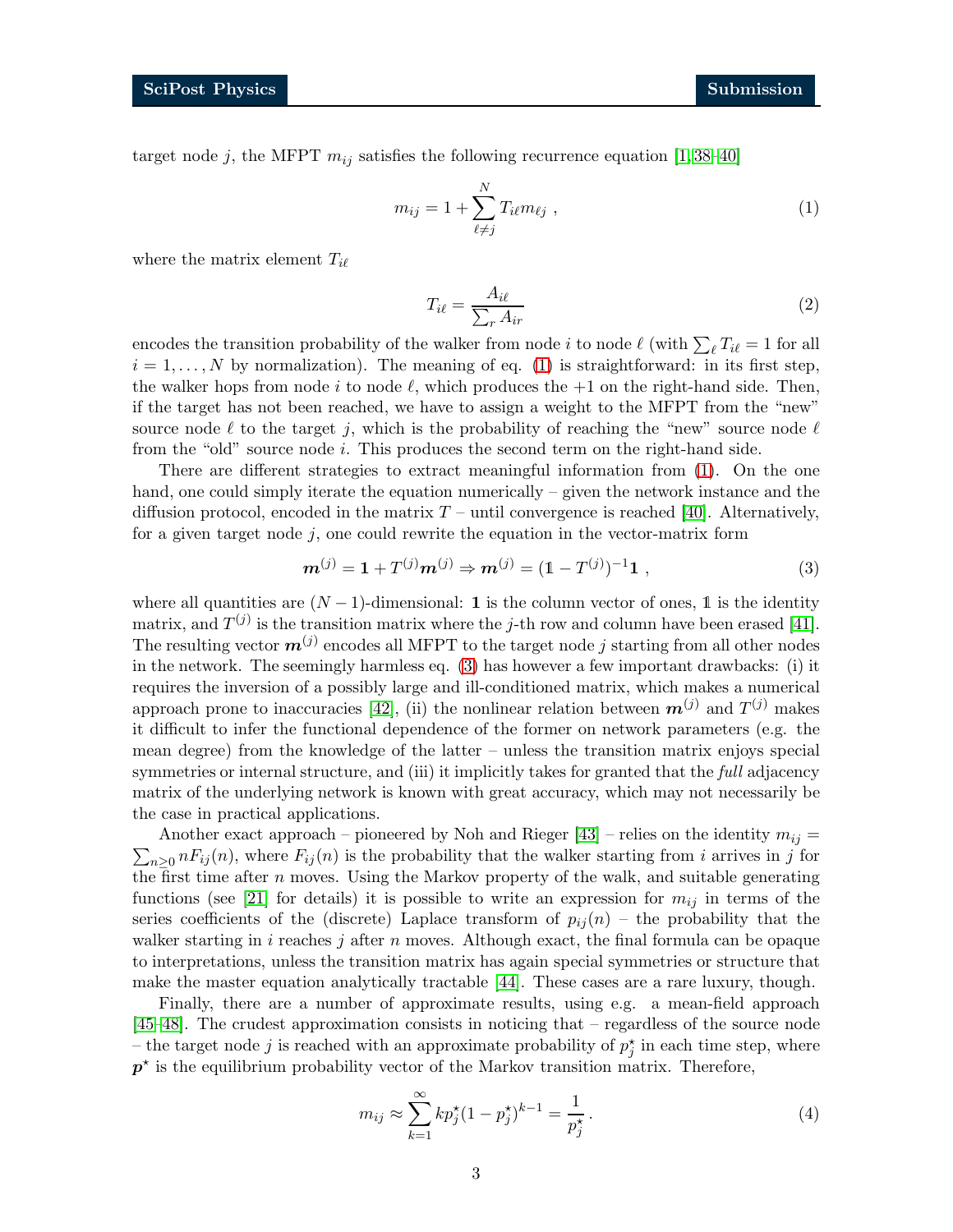The estimate in [\(4\)](#page-2-2) can be rather loose, and  $m_{ij}$  may deviate considerably from  $1/p_j^*$ . More sophisticated mean-field approaches have been devised, which perform better in certain situations [\[45,](#page-18-5) [49,](#page-18-7) [50\]](#page-18-8). For discussion of scaling theory based on renormalization theory for first-passage time and other quantities on networks, see [\[51,](#page-18-9) [52\]](#page-18-10). For analytical approaches to MFPT based on spectral theory and generating functions, see [\[17,](#page-16-5) [53](#page-18-11)[–57\]](#page-19-0). For other approaches and applications of first-passage times and return times on networks, see [\[58–](#page-19-1)[62\]](#page-19-2).

#### <span id="page-3-0"></span>1.2 Summary of main result

In this paper, we put forward a novel approximate formula for  $m_{ij}$ , which we shall show in the following to be

<span id="page-3-2"></span>
$$
m_{ij} \approx 1 + (N - 1) \frac{1 - T_{ij}}{\sum_{\ell \neq j} T_{\ell j}} \tag{5}
$$

Our formula is valid on a generic (directed, weighted, strongly connected) network, provided that its reduced transition matrix  $T^{(j)}$  – obtained by removing the j-th row and column – has a "large" spectral gap, defined as  $\lambda_1 - \max\{|\lambda_2|,\ldots,|\lambda_{N-1}|\}$  with  $\lambda_1 \in (0,1)$  the Perron-Frobenius eigenvalue, and the  $\{\lambda_i\}$  being the other eigenvalues of  $T^{(j)}$  in the complex plane. Since the spectral gap tends to diminish the sparser the network becomes [\[63](#page-19-3)[–65\]](#page-19-4), the formula [\(5\)](#page-3-2) is not suitable for "too sparse" networks.

The formula [\(5\)](#page-3-2) is strikingly simple, and – in spite of being obtained in a large-N setting – we find that it is very accurate also for spectrally gapped walks on relatively small networks, as we demonstrate below. It is obtained by approximating the reduced transition matrix  $T^{(j)}$ as a rank-1, sub-stochastic matrix: from each node  $i \neq j$ , the walker may either hop on j directly (with probability  $T_{ii}$ ), or hop on any of the other  $N-1$  nodes – connected to i, or not – with the same probability  $(1 - T_{ij})/(N - 1)$ . Within this approximation, only the neighborhood of the target node really matters – which reveals an interesting approximate symmetry: two sufficiently dense networks that share the same set of transition probabilities into a given node j, also share the full set of MFPTs from any source node into the target j, irrespective of how "unlike" each other they are away from j. For simple diffusion on a fully connected network (where  $T_{ij} = 1/(N-1)$  for all  $i \neq j$ ), our formula [\(5\)](#page-3-2) reduces to the known (exact) result  $m_{ij} = N - 1$  – which holds true also for sufficiently dense Erdős-Rényi networks [\[66,](#page-19-5)67], independently of the probability  $p \sim \mathcal{O}(1)$  that each node pair has an edge between them. For a detailed discussion of results on MFPT on different kinds of graphs and fractal structures, see again [\[21\]](#page-16-1) and references therein.

## <span id="page-3-1"></span>2 Sketch of the proof

In this section, we report for completeness the random matrix calculation that we outlined elsewhere [\[36,](#page-17-9) [37\]](#page-17-10) in another context, from which the approximate formula [\(5\)](#page-3-2) follows as an immediate corollary.

The main idea is to replace a given (empirical) reduced transition matrix  $T^{(j)}$  with a random sub-stochastic matrix (called  $H = (h_{\ell m})$  in the following), in such a way that "some" macroscopic features of  $T^{(j)}$  are retained in H. More specifically, our model assumes that the row sums are preserved (on the average), i.e.  $z_i := \sum_k T_{ik}^{(j)} = \sum_k \langle h_{ik} \rangle$  – but these sums are spread "as evenly as possible" among the columns of H.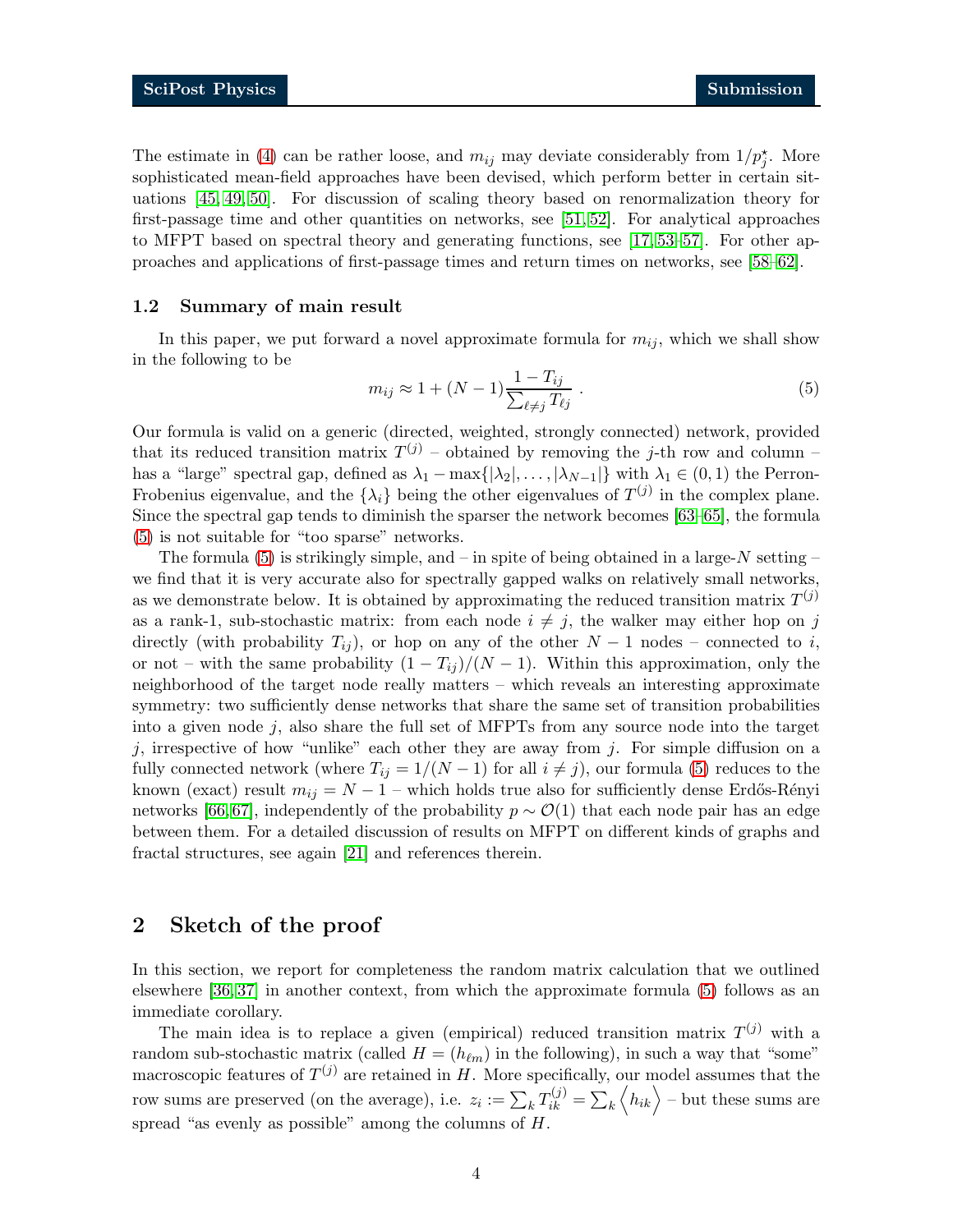<span id="page-4-5"></span>Consider therefore a random  $N \times N$  matrix  $H = (h_{\ell m})$  with  $h_{\ell m} \geq 0$ , which can be written

as

<span id="page-4-4"></span>
$$
H = \langle H \rangle + \delta H \tag{6}
$$

The deterministic rank-1 matrix  $\langle H \rangle$  reads

$$
\langle H \rangle = \begin{pmatrix} \frac{z_1}{N} & \cdots & \frac{z_1}{N} \\ \vdots & \ddots & \vdots \\ \frac{z_N}{N} & \cdots & \frac{z_N}{N} \end{pmatrix}
$$
 (7)

in terms of positive constants  $\{z_1, \ldots, z_N\}$ . With this definition, the random matrix H is essentially a "noise-dressed" version of the rank-1 (balanced) matrix  $\langle H \rangle$ , whose row sums are  $\{z_1, \ldots, z_N\}$ . The entries – not necessarily independent – of the random perturbation  $\delta H$ satisfy  $\langle \delta h_{\ell m} \rangle = 0$  for all  $\ell, m$ . The average  $\langle \cdot \rangle$  is taken w.r.t. the joint probability density of the entries of the matrix  $\delta H$ .

Clearly,  $\langle H \rangle$  has a single non-zero, real and positive eigenvalue  $\lambda_1 = \frac{1}{N} \sum_{\ell} z_{\ell} \equiv \overline{z}$ , and  $N-1$  zero eigenvalues – and therefore a spectral gap of  $\sim \mathcal{O}(1)$ . Assume that the spectral radius<sup>[1](#page-4-0)</sup> of H satisfies  $\rho(H) < 1$ .

If  $\delta H$  were identically zero, the vector<sup>[2](#page-4-1)</sup>

$$
m = (1 - H)^{-1} \mathbf{1}
$$
 (8)

could be computed exactly using the Sherman-Morrison formula [\[69\]](#page-19-7) to give

<span id="page-4-3"></span><span id="page-4-2"></span>
$$
m_{\ell} = 1 + \frac{z_{\ell}}{1 - \bar{z}} \,, \tag{9}
$$

with  $\bar{z} = (1/N) \sum_{i=1}^{N} z_i$ .

In presence of a random perturbation  $\delta H$ , we ask what the *average* value of m would be,

$$
\langle \mathbf{m} \rangle = \langle (\mathbb{1} - H)^{-1} \mathbf{1} \rangle \;, \tag{10}
$$

and in particular how small should the perturbation  $\delta H$  be to ensure that the Sherman-Morrison result [\(9\)](#page-4-2) keeps holding on average – to leading order in  $N$  – even in this "noisedressed" case. It turns out that  $\delta H$  must satisfy a certain cumulant decay law (see eq. [\(21\)](#page-7-1) below). The condition on the spectral radius  $\rho(H) < 1$  ensures instead that the inverse matrix on the r.h.s. of [\(10\)](#page-4-3) exists.

It is instructive to see what happens in the special case of an i.i.d. Gaussian perturbation with  $\langle \delta h_{ij}^2 \rangle = \sigma_N^2$  for all i, j, for which fuller analytical considerations are possible. Let us reverse momentarily the roles of  $\delta H$  and  $\langle H \rangle$ . We would essentially have here a real Gaussian and non-symmetric matrix  $\delta H$  (hence belonging to the Ginibre ensemble [\[70\]](#page-20-0)), which is deformed by a rank-1 matrix  $\langle H \rangle$ . This problem – albeit with the additional twist that we require positivity of the final matrix – is relatively well-understood in Random Matrix Theory [\[71–](#page-20-1)[74\]](#page-20-2). In the absence of the rank-1 deformation, the spectrum of  $\delta H$  would fill a circle in the complex plane with radius  $r_N = \sqrt{N} \sigma_N$  – this is known as Girko-Ginibre

<span id="page-4-0"></span><sup>&</sup>lt;sup>1</sup>The spectral radius is  $\rho(H) = \max_i |\lambda_i|$ . For simplicity, we will call *sub-stochastic* a matrix H satisfying  $\rho(H) < 1$  ( $\star$ ), instead of  $\sum_{\ell} h_{i\ell} < 1$  for all  $i$  ( $\star\star$ ), even though the implication is only in one direction,  $(\star \star) \Rightarrow (\star)$  [\[68\]](#page-19-8).

<span id="page-4-1"></span><sup>&</sup>lt;sup>2</sup>We use the notation  $m$  to keep contact with the MFPT vector defined in Eq. [\(3\)](#page-2-1). The connection between the two objects will become clear very shortly.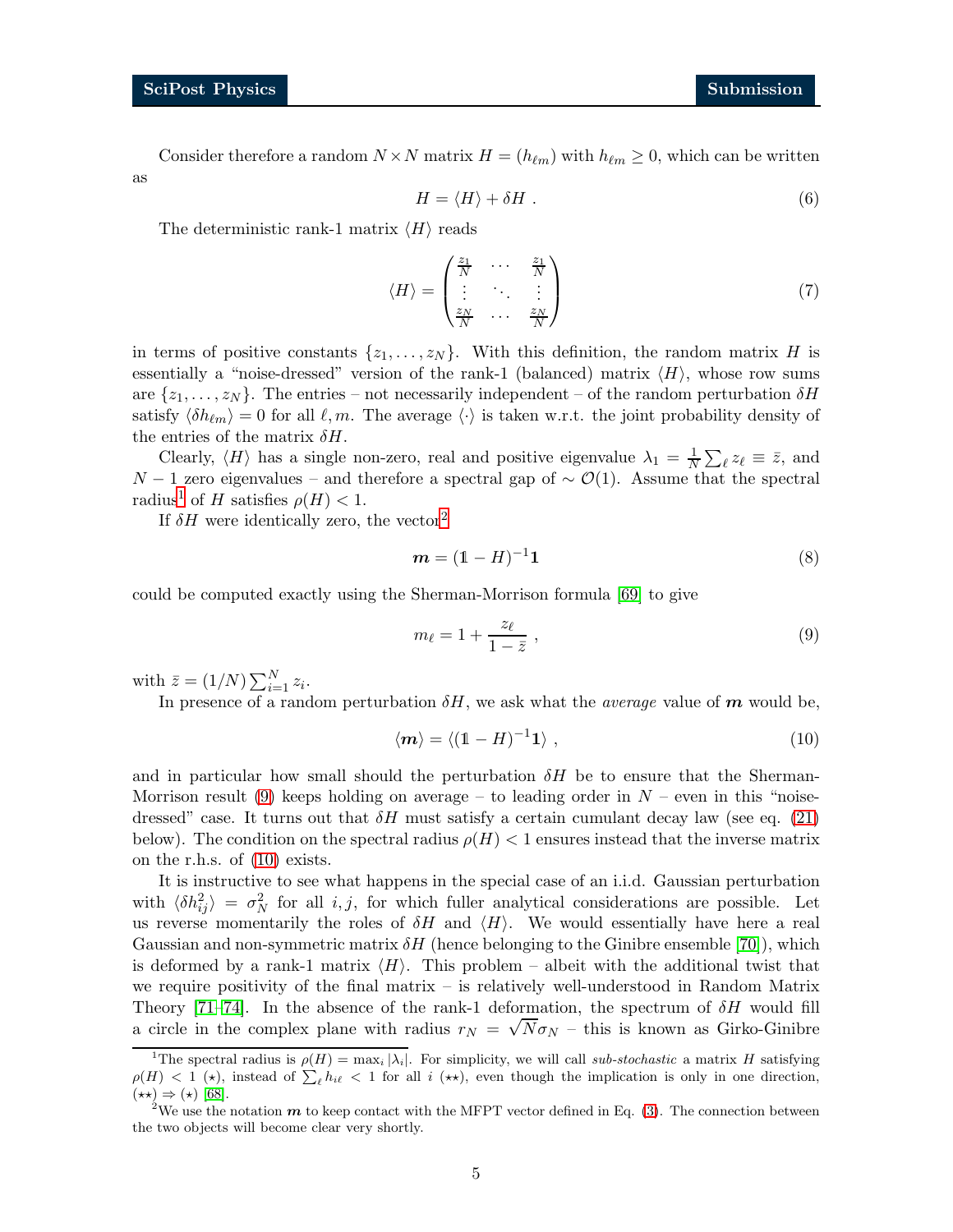<span id="page-5-2"></span>

Figure 1: Left: Spectrum of a typical instance of a  $N = 500$  Gaussian matrix (with  $\sigma_N \sim \mathcal{O}(1/N)$ ) plus a rank-1 deformation of the form [\(7\)](#page-4-4). The red line encloses the circle of radius  $r_N \sim \mathcal{O}(1/\sqrt{N})$ , while an isolated outlier at  $\lambda_{out} = \bar{z}$  is clearly visible. **Right:** Spectrum of a typical instance of a  $N = 500$  Gaussian matrix (with  $\sigma_N \sim \mathcal{O}(1/\sqrt{N})$ ) plus a rank-1 deformation of the form [\(7\)](#page-4-4). The red line encloses the circle of radius  $r_N \sim \mathcal{O}(1)$ , which swallows the would-be outlier at  $\lambda_{out} = \bar{z}$  altogether. The same constant values  $\{z_1, \ldots, z_N\}$ have been used to produce the two plots.

circular law. However, the addition of the rank-1 deformation  $\langle H \rangle$  leaves the circular bulk of eigenvalues unperturbed, but may lead to the appearance of an extra isolated outlier at  $\lambda_{out} = \bar{z} \sim \mathcal{O}(1)$ . Choosing "too big" a variance  $\sigma_N^2$  has therefore two harmful effects: (i) positivity of the matrix entries of H is no longer guaranteed<sup>[3](#page-5-0)</sup>, and (ii) all the eigenvalues of H become of the same order, with the circular bulk swallowing up the outlier and annihilating the spectral gap. A similar clash between the positivity constraint (leading to a Perron-Frobenius outlier) and the standard circular law for Gaussian matrices – leading to a phase transition – was recently noted in [\[75\]](#page-20-3).

In order to get a large spectral gap, we need to require<sup>[4](#page-5-1)</sup>

<span id="page-5-5"></span>
$$
r_N = o(1) \Rightarrow \sigma_N = o(1/\sqrt{N}). \tag{11}
$$

In Fig. [1](#page-5-2) we plot on the left the typical spectrum of a randomly generated matrix of the form [\(6\)](#page-4-5), with i.i.d. Gaussian  $\delta h_{ij}$  having<sup>[5](#page-5-3)</sup>  $\sigma_N \sim \mathcal{O}(1/N)$ , while on the right we have  $\sigma_N \sim \mathcal{O}(1/\sqrt{N})$ . One clearly observes that the relative fluctuation  $\sigma_N / \langle H \rangle_{ij}$  is too large in the latter case to guarantee positivity and a large enough gap<sup>[6](#page-5-4)</sup>.

This simple numerical experiment – consistent with the analytical estimate in  $(11)$  – shows that a generic positive and sub-stochastic matrix (provided its spectral gap is "large") can be interpreted as the superposition of a rank-1 matrix (fully determined by the original row sums) and a Gaussian noise matrix with sufficiently small variance. We will show in section [3](#page-7-0) that

<sup>&</sup>lt;sup>3</sup>By this, we mean that the probability of drawing a negative entry would not be exponentially small.

<span id="page-5-1"></span><span id="page-5-0"></span><sup>&</sup>lt;sup>4</sup>We use the little-o notation indicating that  $f_N = o(g_N)$  if  $\lim_{N \to \infty} f_N / g_N = 0$ .

<span id="page-5-3"></span> $5$ We intentionally choose a smaller variance than strictly needed in [\(11\)](#page-5-5) to make the gap as visible as possible in Fig. [1.](#page-5-2)

<span id="page-5-4"></span><sup>&</sup>lt;sup>6</sup>Such a large  $\sigma_N$  would of course violate the cumulant decay condition [\(21\)](#page-7-1) in the special case of Gaussian i.i.d.  $\delta h_{ij}$ , which again requires  $\sigma_N = o(1/\sqrt{N})$  (see [A](#page-14-0)ppendix A for details).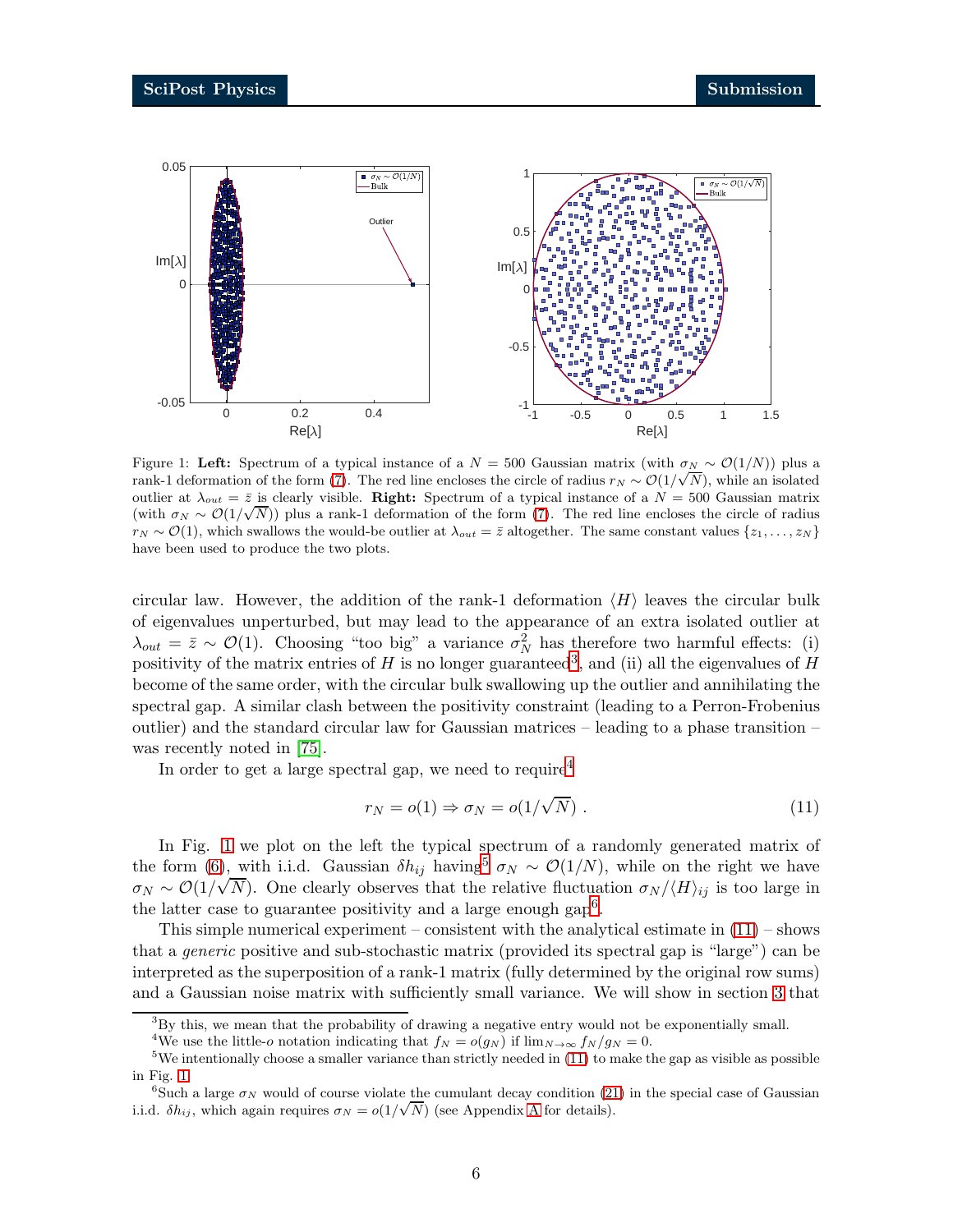such large-gap matrices appear naturally in the treatment of MFPT on weighted networks away from the high sparsity regime.

To compute [\(10\)](#page-4-3), one first defines the  $2N \times 2N$  Hermitian matrix

<span id="page-6-0"></span>
$$
B(\eta) = \begin{pmatrix} -\mathrm{i}\eta \mathbb{1} & \mathbb{1} - H^T \\ \mathbb{1} - H & -\mathrm{i}\eta \mathbb{1} \end{pmatrix} , \qquad (12)
$$

where i is the imaginary unit, and  $\eta$  is a small regularizer that ensures that  $B^{-1}$  exists. Using the formula for the inverse of a block matrix, it is possible to show [\[37\]](#page-17-10) that

$$
\langle m_{\ell} \rangle = \lim_{\eta \to 0} \sum_{k=N+1}^{2N} \left\langle [B^{-1}(\eta)]_{\ell,k} \right\rangle \qquad \ell = 1, \dots, N \tag{13}
$$

Next, we use the following result: given a (complex) symmetric matrix  $M$  of size  $N \times N$ , with purely imaginary diagonal elements  $M_{ii} = -i m_{ii}$ , with  $m_{ii} > 0$ , the following formula holds

$$
[M^{-1}]_{ab} = \mathbf{i} \frac{\int \mathrm{d}\boldsymbol{x} \ x_a x_b \exp\left[-\frac{\mathbf{i}}{2} \sum_{i,j}^N x_i M_{ij} x_j\right]}{\int \mathrm{d}\boldsymbol{x} \exp\left[-\frac{\mathbf{i}}{2} \sum_{i,j}^N x_i M_{ij} x_j\right]},
$$
\n(14)

where  $x$  denotes a N-dimensional vector, and the integrals run over  $\mathbb{R}^N$  [\[76\]](#page-20-4).

Applying this formula to the  $2N \times 2N$  matrix  $B(\eta)$ , and inserting it in Eq. [\(13\)](#page-6-0), we get the following integral representation of the  $\ell$ -th element of the vector  $m$  in [\(10\)](#page-4-3)

$$
\langle m_{\ell} \rangle = -\mathrm{i} \lim_{\eta \to 0} \lim_{\omega, \xi \to 0} \left\langle \frac{Z_1(\omega, \xi, H)}{Z(H)} \right\rangle, \tag{15}
$$

where

$$
Z_{1}(\omega, \xi, H) = \sum_{m=1}^{N} \partial_{\omega_{\ell}} \partial_{\xi_{m}} \int d\mathbf{x} d\mathbf{y} \exp \left[ -\frac{\eta}{2} \sum_{i=1}^{N} (x_{i}^{2} + y_{i}^{2}) - i \sum_{i=1}^{N} x_{i} y_{i} + i \sum_{i=1}^{N} \omega_{i} x_{i} + i \sum_{i=1}^{N} \xi_{i} y_{i} + i \sum_{i,j=1}^{N} x_{i} h_{ji} y_{j} \right]
$$
  

$$
Z(H) = \int d\mathbf{x} d\mathbf{y} \exp \left[ -\frac{\eta}{2} \sum_{i=1}^{N} (x_{i}^{2} + y_{i}^{2}) - i \sum_{i=1}^{N} x_{i} y_{i} + i \sum_{i,j}^{N} x_{i} h_{ji} y_{j} \right].
$$
 (16)

Using the "replica trick" [\[77](#page-20-5)[–79\]](#page-20-6)

$$
\frac{Z_1}{Z} = \lim_{n \to 0} Z_1 Z^{n-1} \tag{17}
$$

where the variable  $n$  is initially promoted to an integer, we get rid of the denominator and land on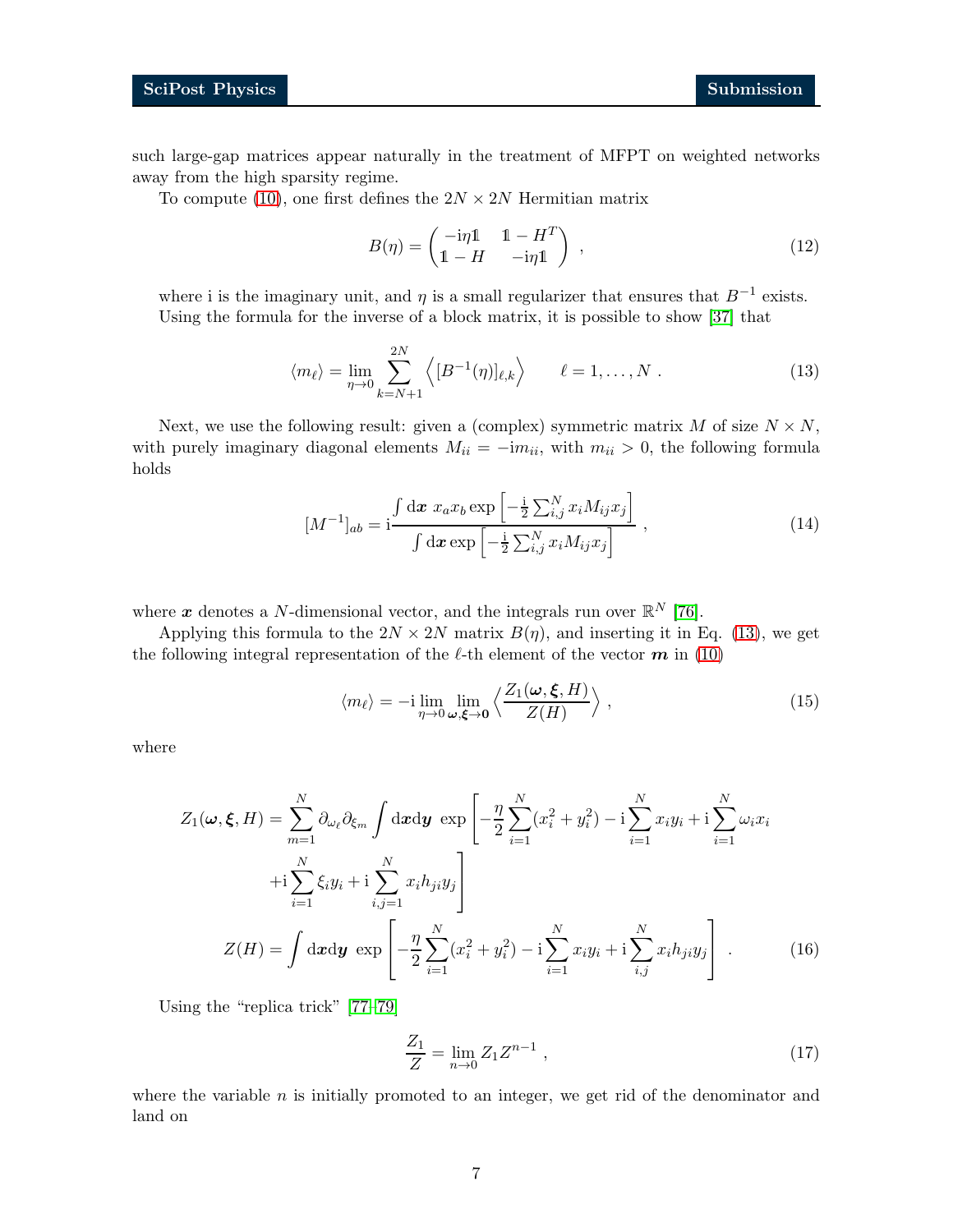$$
\langle m_{\ell} \rangle = -\mathrm{i} \lim_{n \to 0} \lim_{\eta \to 0} \lim_{\omega, \xi \to 0} \sum_{m=1}^{N} \partial_{\omega_{\ell}} \partial_{\xi_m} \int \prod_{a=1}^{n} \mathrm{d}x_a \mathrm{d}y_a \exp \left[ -\frac{\eta}{2} \sum_{i=1}^{N} \sum_{a=1}^{n} (x_{ia}^2 + y_{ia}^2) - \mathrm{i} \sum_{i,a} x_{ia} y_{ia} + \mathrm{i} \sum_{i=1}^{N} \omega_i x_{i1} + \mathrm{i} \sum_{i=1}^{N} \xi_i y_{i1} \right] \Phi(\{\boldsymbol{x}_a\}, \{\boldsymbol{y}_a\}) , \tag{18}
$$

where

$$
\Phi(\{\boldsymbol{x}_a\}, {\boldsymbol{y}_a\}) = \exp\left(\frac{\mathrm{i}}{N} \sum_{i,j}^N z_j \phi_{ij}\right) \varphi(\{\phi_{ij}\}) \tag{19}
$$

<span id="page-7-4"></span>with

$$
\varphi\left(\{\theta_{ij}\}\right) = \left\langle e^{i \sum_{i,j}^{N} \delta h_{ji} \theta_{ij}} \right\rangle \tag{20}
$$

 $\sum_a x_{ia} y_{ja} \sim \mathcal{O}(1)$ . Assuming the following cumulant decay condition being the joint cumulant generating function of the entries of the matrix  $\delta H$ , and  $\phi_{ij} =$ 

<span id="page-7-3"></span><span id="page-7-1"></span>
$$
\log \varphi\left(\{\phi_{ij}\}\right) = o(N) \tag{21}
$$

for large  $N$ , we can neglect all higher-order terms and land on a "replicated" version of the Sherman-Morrison formula for the matrix  $\langle H \rangle$  alone, yielding eventually<sup>[7](#page-7-2)</sup>

$$
\langle m_{\ell} \rangle = 1 + \frac{z_{\ell}}{1 - \bar{z}} + o(1) , \qquad (22)
$$

with  $\bar{z} = (1/N) \sum_{i=1}^{N} z_i$ .

In summary, provided that the cumulants of  $\delta h_{ij}$  decay sufficiently fast for large N, the "noise-dressing" of the average, rank-1 matrix  $\langle H \rangle$  is inconsequential, and the Sherman-Morrison formula is universal (noise-independent) to leading order in  $N$ . Although for the most general, arbitrarily correlated noise term  $\delta H$  it is difficult to establish formally that the cumulant decay condition [\(21\)](#page-7-1) is equivalent to H having a "large" spectral gap, the intuition garnered from the Gaussian case leads us to conjecture this must be generally the case.

The formula [\(5\)](#page-3-2) for the MFPT readily follows from the identification  $H \equiv T^{(j)}$ , and  $z_{\ell} \equiv 1 - T_{\ell j}$ . This is due to  $z_{\ell}$  being the (average) sum of the  $\ell$ -th row of  $H \equiv T^{(j)}$ , and  $T^{(j)}$  being obtained by the row-stochastic matrix  $T \left( \sum_{k} T_{\ell k} = 1 \right)$  by erasing the j-th row and column.

## <span id="page-7-0"></span>3 Network examples

In this section, we apply our formula to walks on different network instances (fully connected, Erdős-Rényi, random regular). More precisely, we now test Eq. [\(5\)](#page-3-2) against (i) exact evaluations of formula [\(3\)](#page-2-1) for the MFPT via direct matrix inversion, and (ii) numerical simulations of random walks. We do not report here on (dense) scale-free topologies, whose phenomenology is very similar to the other cases, albeit with significantly larger fluctuations: a detailed study

<span id="page-7-2"></span>In the Gaussian case, the  $o(1)$  correction terms can be estimated more accurately as  $O(1/N^2)$ , further confirming that the leading order term is already an excellent approximation for even a moderately small N.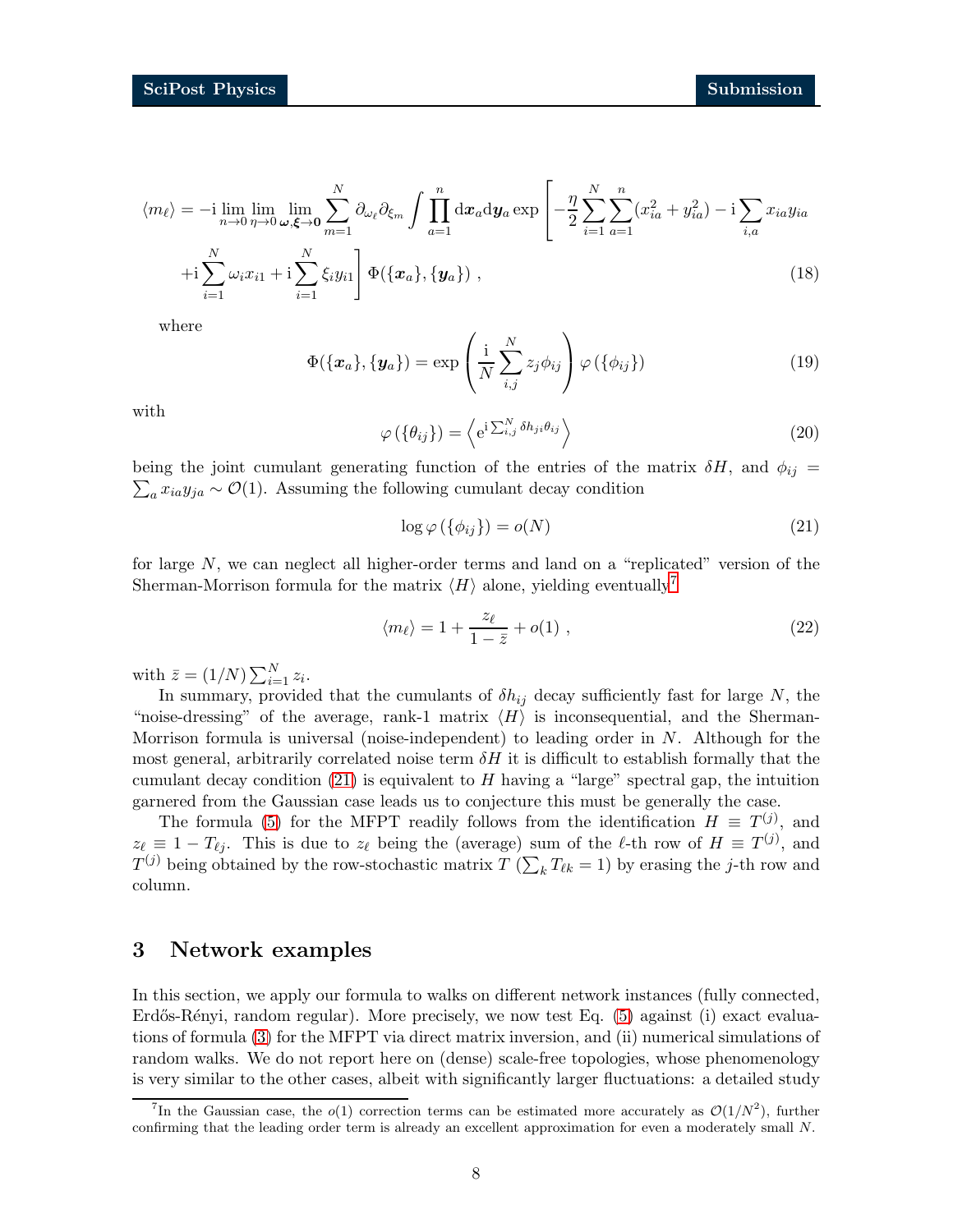of this (and other) heterogeneous cases is deferred to a separate publication. We do, however, test on a simple and exactly solvable case (the *star graph* with N nodes) the hypothesis that the accuracy of our approximate formula [\(5\)](#page-3-2) may vary (within the same instance) from node to node, depending on how well connected the target node is to the rest of the network (see Appendix [B](#page-14-1) for details).

### <span id="page-8-0"></span>3.1 Fully Connected

We consider a single instance of a fully connected, directed, weighted network with  $N = 500$ . Each link is endowed with a random weight sampled from a uniform distribution in [0, 1]. In all cases below, we have checked that nothing changes with other edge weights (e.g. exponential). We fix a source node i and a target node j, and we consider random walks starting in i and hitting j for the first time after  $m_{ij}$  hops, performed according to the transition probabilities in Eq. [\(2\)](#page-2-3). In Fig. [2](#page-9-1) we see (i) a plot of the eigenvalue spectrum in the complex plane for a typical instance of the sub-stochastic matrix  $T^{(j)}$ , obtained erasing the j-th row and column from the original transition matrix  $T$  defined in eq. [\(2\)](#page-2-3), and (ii) a scatter plot of exact MFPT (eq.  $(3)$ ) vs. our approximate formula  $(5)$  – each point in the plot refers to a randomly picked  $(i, j)$  pair on a randomly generated instance of the graph. We observe that the points nicely follow the straight line with slope 1.

To the best of our knowledge, at present there are no exact and explicit formulas available for the MFPT on a weighted and directed fully connected network, in spite of the very simple geometry of the system. Our approximate formula does an excellent job while requiring as input only the  $N-1$  incoming weights into the target node j – all the other information away from j being entirely irrelevant. Indeed, given one instance  $T$  of the transition matrix, we have constructed another synthetic instance  $T'$  such that – for a prescribed node  $j$  – we have  $T_{ij} = T'_{ij}$  for all i. All the other entries in each row of T' are randomly reshuffled with respect to the corresponding row of T, to preserve the row sum constraint  $\sum_{\ell} T_{i\ell} = \sum_{\ell} T'_{i\ell} = 1$ . We have checked that the two walkers  $T$  and  $T'$  share the full set of MFPTs into node j, as expected.

#### <span id="page-8-1"></span>3.2 Erdős-Rényi

We now consider a single instance of a directed Erdős-Rényi (ER) network with  $N = 500$ . Nodes are randomly connected with probability  $p = c/N$ , for different values of the mean connectivity c. The elements of the weighted adjacency matrix are given by  $\tilde{A}_{ij} = C_{ij} K_{ij}$ , where the symmetric  $\{0,1\}$  matrix C includes information about the connectivity of the graph, whereas the  $K_{ij}$  are independently sampled from a uniform distribution in [0, 1], without any symmetry constraint. Next, we isolate the strongly connected component of  $N_{sc} \leq N$  nodes<sup>[8](#page-8-2)</sup> (using a depth first search algorithm), and denote by A the restriction of A to the nodes in the strongly connected component. We fix a source node  $i$  and a target node  $j$  in the strongly connected component, and we consider random walks starting at  $i$  and hitting  $j$  for the first time after  $m_{ij}$  hops, performed according to the transition probabilities in eq. [\(2\)](#page-2-3). In Fig. [3](#page-11-0) we see (i) for two different values of c, plots of the eigenvalue spectrum in the complex plane of a typical instance of the sub-stochastic matrix  $T^{(j)}$ , obtained erasing the j-th row and column from the original transition matrix  $T$  defined in eq. [\(2\)](#page-2-3), and (ii) a scatter plot of

<span id="page-8-2"></span><sup>&</sup>lt;sup>8</sup>For  $c > \ln N$ , the graph is almost surely connected  $(N_{sc} \equiv N)$ , while for  $c < \ln N$  it almost surely contains isolated nodes  $(N_{sc} < N)$ .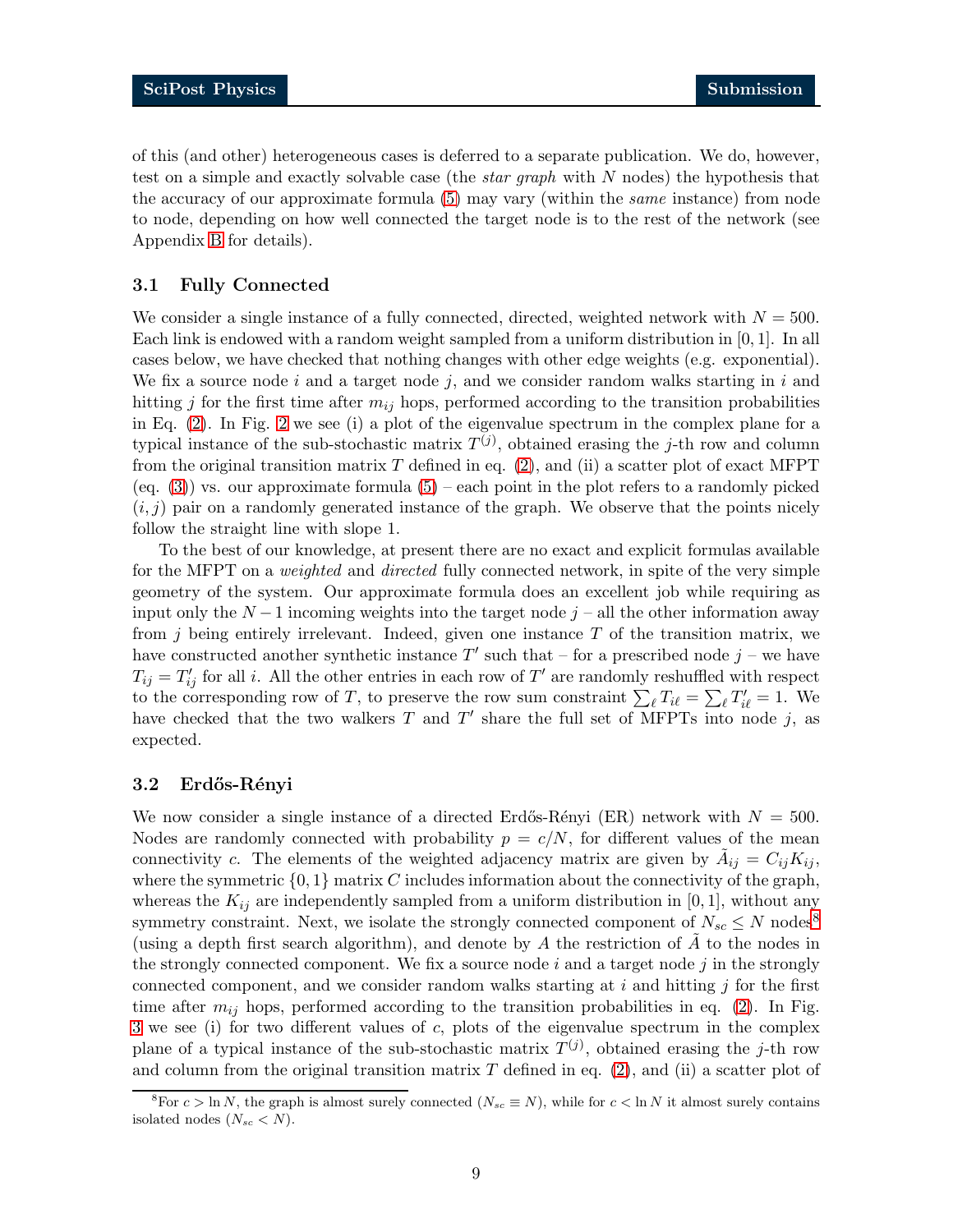<span id="page-9-1"></span>

Figure 2: Left: eigenvalues in the complex plane for a typical instance of  $T^{(j)}$  for the fully connected network described in section [3.1](#page-8-0) with edge weights drawn from a uniform  $[0, 1]$  distribution. **Right:** scatter plot of exact results (obtained by matrix inversion, see eq. [\(3\)](#page-2-1)) vs. our approximate formula in eq. [\(5\)](#page-3-2). Each point (100 in total) refers to a randomly picked  $(i, j)$  pair on a randomly generated instance of the graph. In dashed red, the straight line with slope  $= 1$ , indicating perfect agreement.

exact MFPT (eq. [\(3\)](#page-2-1)) vs. our approximate formula  $(5)$  – each point in the plot refers to a randomly picked  $(i, j)$  pair on a randomly generated instance of the graph. We observe that (i) the spectral gap decreases the smaller the connectivity c becomes, and  $-$  as expected  $-$ (ii) the points nicely follow the straight line with slope 1 for higher  $c$ , whereas the accuracy deteriorates as the network becomes sparser.

This behavior is further corroborated qualitatively in Table [1,](#page-12-1) where we report – for a specific  $(i, j)$  pair on randomly generated (single) instances of ER networks with uniform weights and initial size  $N = 500$  – results from the numerical average over  $M = 10000$  walks (simulations), the corresponding exact result in [\(3\)](#page-2-1), and our approximate formula [\(5\)](#page-3-2). The agreement is still within a few percent of the exact result, even for a reasonably low  $c$  ( $c = 10$ ), while it deteriorates dramatically only below the connectedness threshold  $c \approx \log N = 6.21$ .

#### <span id="page-9-0"></span>3.3 Random Regular

We now consider a single instance of a Random Regular Graph (RRG), with  $N = 500$  nodes, constructed using the matching algorithm described in [\[80\]](#page-20-7) and references therein. Each node has exactly c neighbors, and each link is endowed with a random weight sampled from a uniform distribution in [0, 1]. In Fig. [4](#page-11-1) we see (i) for  $c = 190$  and  $c = 7$ , plots of the eigenvalue spectrum in the complex plane for a single instance of the sub-stochastic matrix  $T^{(j)}$ , obtained erasing the j-th row and column from the original transition matrix T defined in eq. [\(2\)](#page-2-3), and (ii) scatter plots of exact MFPT (eq. [\(3\)](#page-2-1)) vs. our approximate formula [\(5\)](#page-3-2) – each point in the plot refers to a randomly picked  $(i, j)$  pair on a randomly generated instance of the graph. We observe again that (i) the spectral gap decreases the smaller the connectivity c becomes  $[63–65]$  $[63–65]$ , and  $-$  as expected  $-$  (ii) the points nicely collapse on the straight line with slope 1 for higher c, whereas the accuracy deteriorates as the network becomes sparser.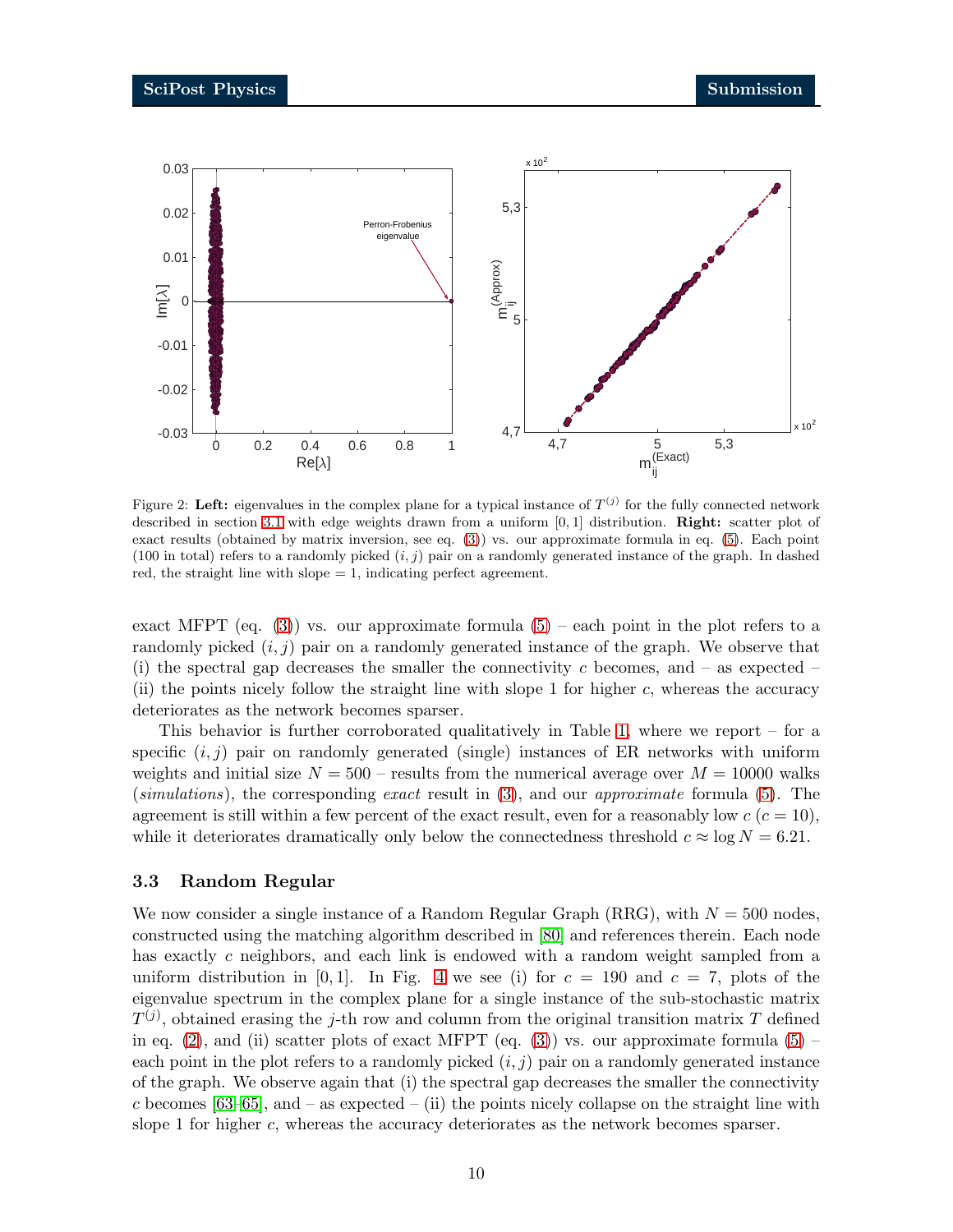This behavior is further corroborated qualitatively in Table [2,](#page-12-2) where we report – for a specific  $(i, j)$  pair on randomly generated (single) instances of RRGs with uniform weights and size  $N = 500$  – results from the numerical average over  $M = 10000$  walks (simulations), the corresponding exact result in  $(3)$ , and our *approximate* formula  $(5)$ . The agreement is still within  $\sim 2\%$  percent of the exact result for c as low as 50. However, the evidence provided in Tables [1](#page-12-1) and [2](#page-12-2) about the relative accuracies should be taken with some caution, as the reported numerical values are highly sensitive to the precise instance of the graph at hand, as well as the pair of nodes chosen.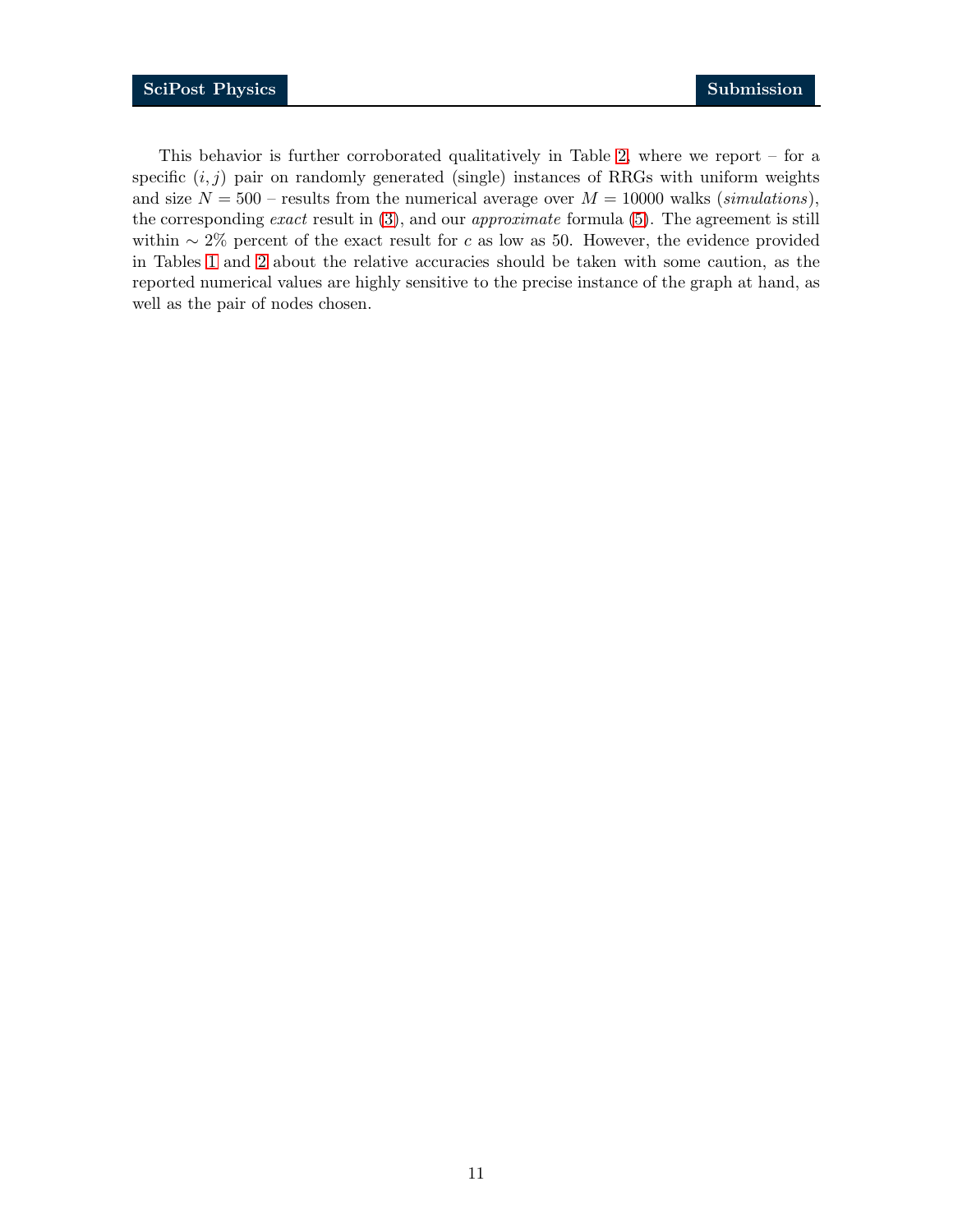<span id="page-11-0"></span>

<span id="page-11-1"></span>

Figure 3: Top: eigenvalues in the complex plane for a typical instance of  $T^{(j)}$  for the Erdős-Rényi network described in section [3.2,](#page-8-1) with edge weights drawn from a uniform [0, 1] distribution, and two values of  $c$  ( $c = 190$  (dark blue dots) and  $c = 7$  (light blue dots)). Clearly the spectral gap is much narrower for the low-c case. Middle: scatter plot of exact results (obtained by matrix inversion, see eq. [\(3\)](#page-2-1)) vs. our approximate formula in eq. [\(5\)](#page-3-2). Each point (100 in total) refers to a randomly picked  $(i, j)$  (source-target) pair, on a randomly generated instance of the graph with  $N = 500$  and  $c = 190$ . In dashed red, the straight line with  $slope = 1$ , indicating perfect agreement. **Bottom:** same scatter plot as the middle panel,<br> $\frac{12}{12}$ but with  $c = 7$  instead.

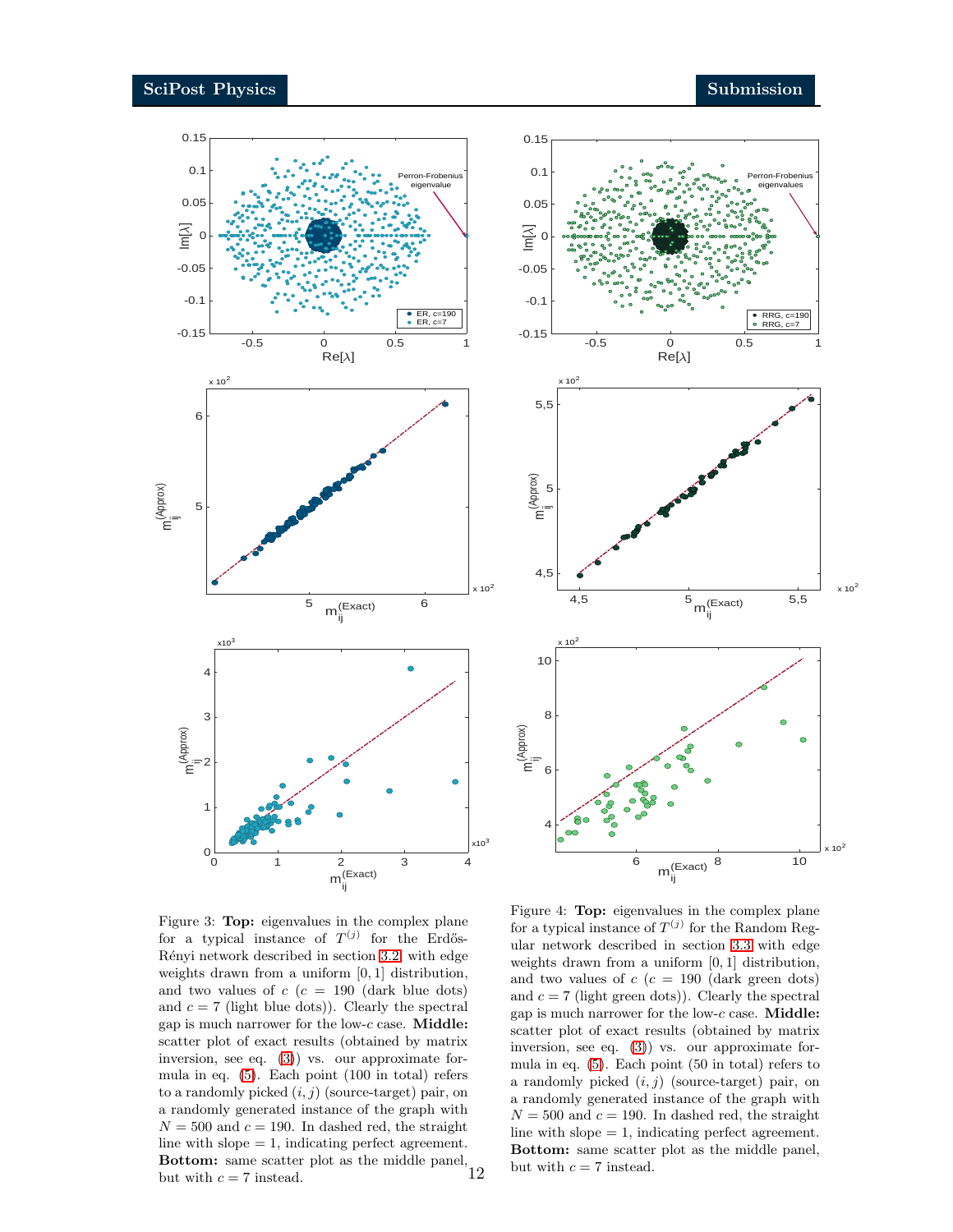<span id="page-12-1"></span>

| $\overline{c}$ | Simulations | Exact $(3)$ | Approximate $(5)$ |
|----------------|-------------|-------------|-------------------|
| 250            | 539.11      | 542.66      | 542.16            |
| 190            | 486.09      | 482.57      | 477.87            |
| 100            | 500.20      | 502.82      | 508.09            |
| 50             | 736.03      | 713.37      | 692.51            |
| 10             | 499.30      | 495.04      | 474.66            |
| 4              | 458.37      | 464.61      | 329.45            |

<span id="page-12-2"></span>Table 1: Comparison between simulations, exact, and approximate value for the MFPT on weighted ER networks of different mean connectivity c.

| $\mathcal{C}$ | Simulations | Exact $(3)$ | Approximate $(5)$ |
|---------------|-------------|-------------|-------------------|
| 250           | 494.07      | 492.14      | 491.08            |
| 190           | 483.79      | 479.70      | 478.65            |
| 100           | 474.14      | 472.14      | 471.43            |
| 50            | 530.01      | 524.66      | 515.85            |
| 10            | 559.02      | 554.90      | 453.31            |
|               | 990.92      | 993.19      | 408.10            |

Table 2: Comparison between simulations, exact, and approximate value for the MFPT on weighted random regular networks of different connectivity c.

## <span id="page-12-0"></span>4 Conclusions

We have derived the approximate formula [\(5\)](#page-3-2) for the Mean First Passage Time of a walker between a source node  $i$  and a target node  $j$  of a (weighted and directed) strongly connected network of N nodes. The formula does not require any (possibly costly and inaccurate) matrix inversion, and takes as input only the local transition weights into the target node. Its accuracy depends on the existence of a "large" spectral gap between the Perron-Frobenius eigenvalue and the blob of all other eigenvalues of the reduced (sub-stochastic) transition matrix  $T^{(j)}$  – obtained from the full transition matrix of the walker by erasing the target node's row and column. We have shown that – for a variety of "not too sparse" networks – this condition is not hard to materialize, and leads to an excellent agreement of our approximate formula with numerical simulations as well as the exact formula [\(3\)](#page-2-1). While our approach continues to work for (sufficiently dense) *heterogeneous* networks when the target node is well-connected to the rest of the graph, the intra-row fluctuations around the random matrix assumption  $\langle a_{ij} \rangle = z_i/N$  may be very significant there and will thus require a more careful treatment.

To our knowledge, our formula [\(5\)](#page-3-2) is one of the very few, general, and explicit results available in the literature for MFPT on *weighted* and *directed* networks (i.e. when the diffusion of the walker is biased by the edge weights), and reduces to known results for the fully connected and dense Erdős-Rényi cases when the diffusion is unbiased.

The formula would be exact if  $T^{(j)}$  were a rank-1 matrix with  $[T^{(j)}]_{k\ell} = (1 - T_{kj})/(N - 1)$ for all  $\ell$  (see eq. [\(9\)](#page-4-2)). It is also exact to leading order in N as the *average* value of the MFPT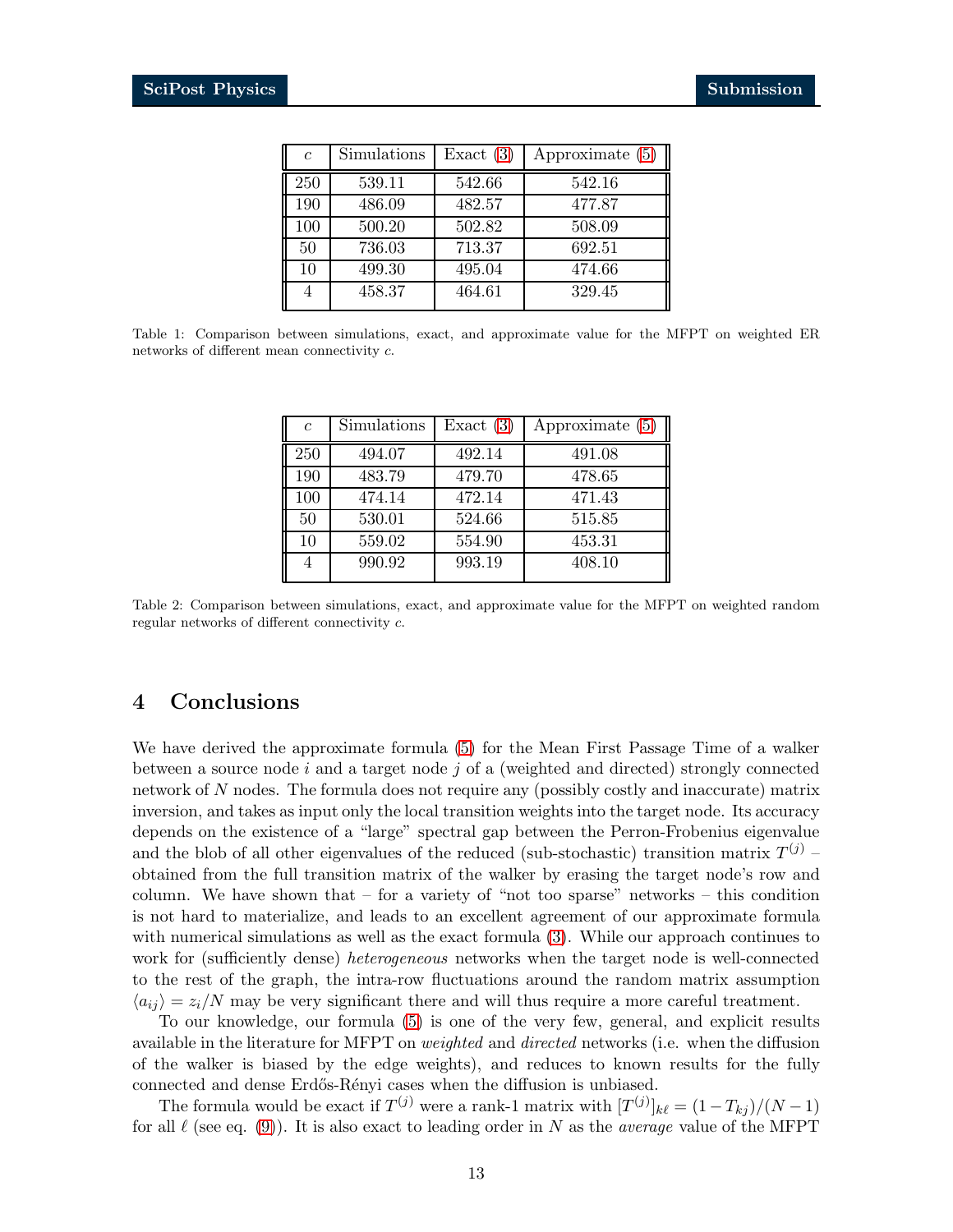over an ensemble of random matrices with prescribed average  $\langle T^{(j)} \rangle$  and sufficiently "narrow" fluctuations: this is the result of the random matrix calculation we first outlined in [\[36,](#page-17-9) [37\]](#page-17-10), which is reported here in section [2](#page-3-1) for completeness.

Our work leaves a few questions open that would be very interesting to tackle in future studies:

- 1. How to formally prove the conjecture that a random ensemble satisfying the cumulant decay condition [\(21\)](#page-7-1) necessarily has a large spectral gap, without assuming Gaussianity?
- 2. Is it possible to characterize how the accuracy of our formula [\(5\)](#page-3-2) depends on network observables (e.g. average connectivity and other structural properties of the underlying network), which in turn influence the spectral gap?
- 3. In [\[36,](#page-17-9) [37\]](#page-17-10) we observed that an "improved" formula [\(22\)](#page-7-3) could be obtained by assuming that not only the row sums of the sub-stochastic matrix A were known, but also the column sums. It would be interesting to see what effect the inclusion of information about the column sums of  $T^{(j)}$  might have on the final formula [\(5\)](#page-3-2).
- 4. From the random matrix viewpoint, it would be very interesting to consider the model [\(6\)](#page-4-5) with the hard constraint of positivity (which of course bounds the fluctuations of  $\delta A$  and precludes Gaussianity). Alternatively, one could consider a "soft" version of the positivity constraint for a deformed Ginibre ensemble, where one bounds the probability of having negative entries and studies in more details what constraints this poses on the spectrum in the complex plane. The investigation of a "phase transition" whereby the Perron-Frobenius outlier is swallowed by the spectral bulk as the variance of  $\delta A_{ij}$ increases is particularly interesting and timely (see [\[75\]](#page-20-3)).
- 5. Studying more systematically how the accuracy of the main formula [\(5\)](#page-3-2) related to the spectral gap of  $T^{(j)}$  – varies with the choice of the target node j on the same instance of a heterogeneous graph is also an interesting question that deserves further investigation (see Appendix [B](#page-14-1) for a preliminary attempt). Along the same lines, also the impact of degree-degree correlations on the accuracy of the formula would be interesting to study in greater detail.

These directions will be the focus of future research.

## Acknowledgements

P. Vivo is grateful to Yan V. Fyodorov and Peter Sollich for insightful discussions, to Vito A. R. Susca for advice on the numerical implementation of the RRG case, and to Yanik-Pascal Förster and A. Annibale for collaborations on a related topic. We are grateful to Naoki Masuda, Giovanni Cicuta, Eric Degiuli, Raffaella Burioni, and Luca Dall'Asta for helpful comments on a preliminary version of the manuscript.

Funding information The work of F. Caravelli was carried out under the auspices of the NNSA of the U.S. DoE at LANL under Contract No. DE-AC52-06NA25396, and financed via LDRD grant PRD20190195.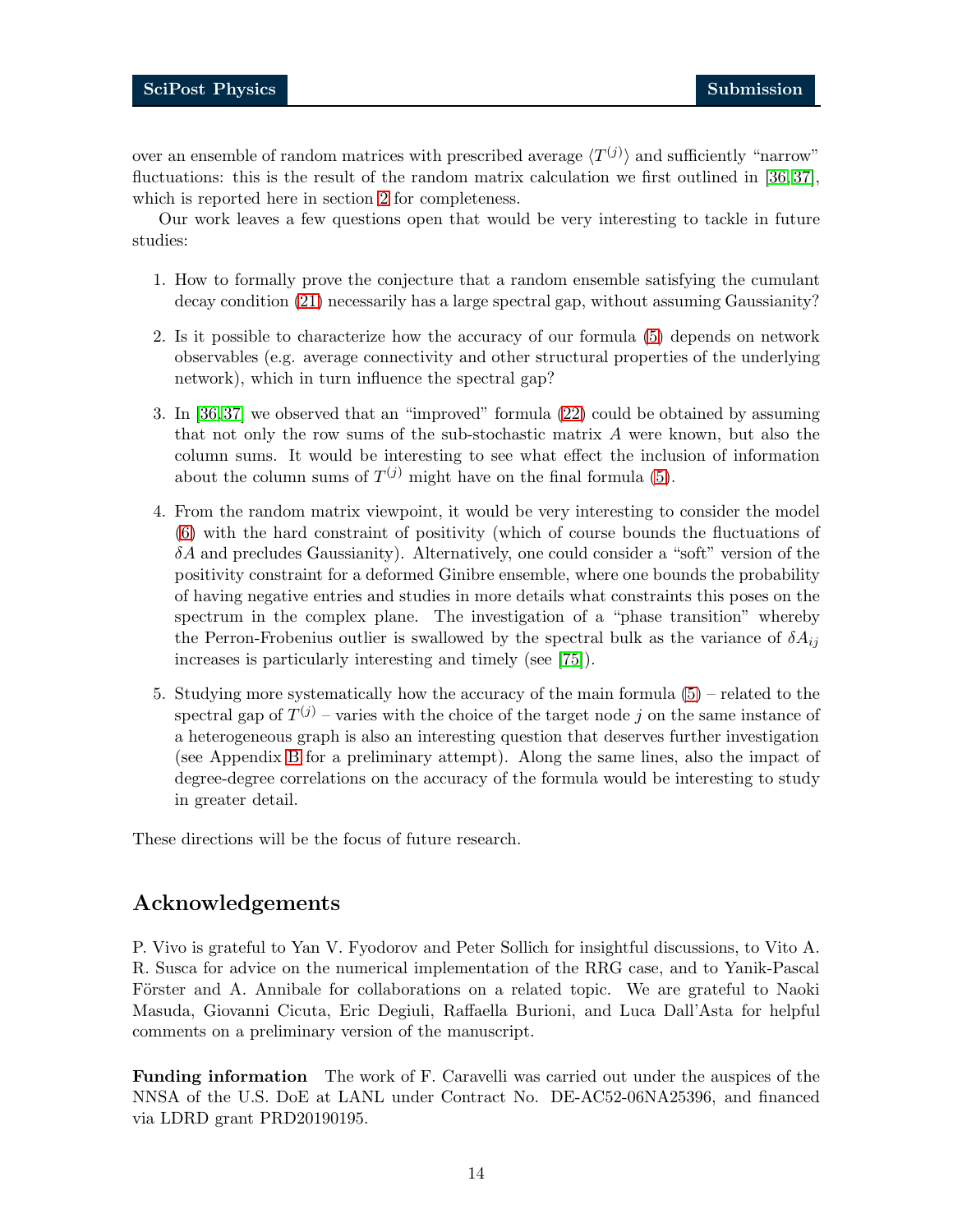## <span id="page-14-0"></span>A Joint cumulant generating function for Gaussian  $\delta h_{ij}$

In this Appendix, we compute explicitly the joint cumulant generating function [\(20\)](#page-7-4) for the case of i.i.d. Gaussian entries  $\delta h_{ij}$  with mean zero and variance  $\sigma_N^2$ . We have

$$
\varphi\left(\{\theta_{ij}\}\right) = \left\langle e^{i\sum_{i,j}^{N} \delta h_{ji}\theta_{ij}} \right\rangle = \prod_{i,j} \int \frac{dx}{\sqrt{2\pi\sigma_N^2}} \exp\left[-\frac{x^2}{2\sigma_N^2} + ix\theta_{ij}\right]
$$

$$
= \exp\left[-\frac{1}{2}\sigma_N^2 \sum_{i,j} \theta_{ij}\right].
$$
(23)

Assuming  $\theta_{ij} \sim \mathcal{O}(1)$ , the cumulant decay condition [\(21\)](#page-7-1) requires

$$
N^2 \sigma_N^2 = o(N) \Rightarrow \sigma_N = o(1/\sqrt{N})
$$
\n(24)

.

as stated earlier.

# <span id="page-14-1"></span>B The accuracy of [\(5\)](#page-3-2) and heterogeneous networks: the star graph case

In this Appendix, we test on a simple and exactly solvable case (the *star graph* with  $N$  nodes) the hypothesis that the accuracy of our approximate formula [\(5\)](#page-3-2) may vary (within the same instance) from node to node, depending on how well connected the target node is to the rest of the network.

The star graph consists of a central node that is connected to all other nodes (leaves), while each leaf is only connected to the central node (has degree 1). Since the degree of the central node is therefore  $N-1$ , and our formula [\(5\)](#page-3-2) is only sensitive to the incoming weights into the target, we may expect some discrepancy in how well [\(5\)](#page-3-2) works between the the two situations (i) MFPT  $m_{i1}$  between a leaf i and the central node (labelled by 1), and (ii) MFPT  $m_{1i}$  between the central node and a leaf j. Since the heterogeneity between central node and leaves increases with  $N$ , we expect that such discrepancy should also get larger for bigger networks.

Considering the standard (unbiased) diffusion for simplicity, the full  $N \times N$  transition matrix T reads

$$
T = \begin{pmatrix} 0 & \frac{1}{N-1} & \frac{1}{N-1} & \cdots & \frac{1}{N-1} \\ 1 & & & & \\ \vdots & & & & \\ 1 & & & & \\ 1 & & & & \end{pmatrix}
$$

Clearly,  $m_{i1} = 1$  identically for all  $i \geq 2$ , which – on top of being obvious given the geometry of the system – emerges from an exact evaluation of Eq.  $(3)$ , as the reduced transition matrix  $T^{(1)}$  is simply the  $(N-1) \times (N-1)$  null matrix in this case. For this scenario, our approximate formula [\(5\)](#page-3-2) provides the same (exact) result, as  $T_{i1} = 1$ , which kills the second fraction in (5).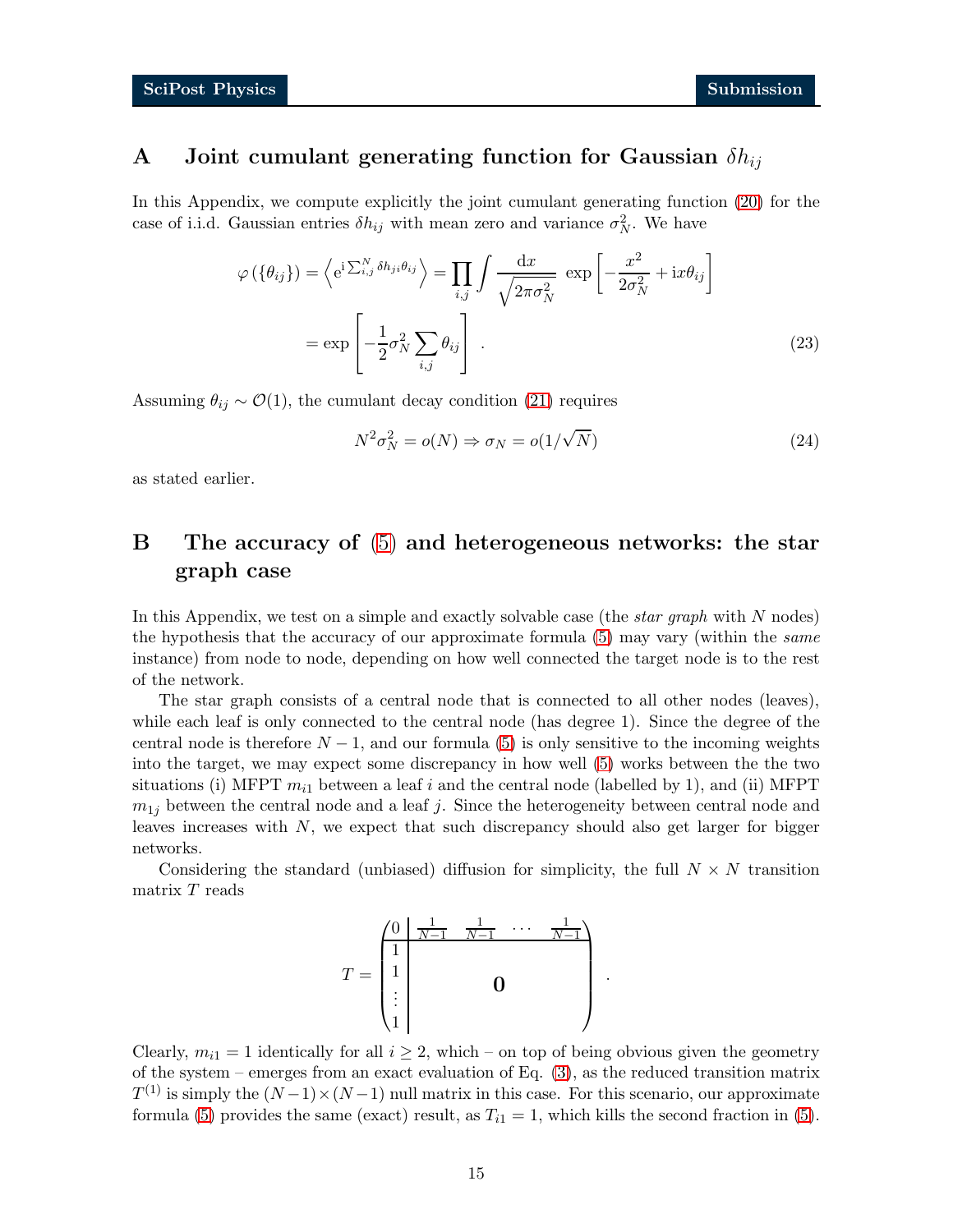Conversely, to compute the matrix  $(1 - T^{(j)})^{-1}$  exactly for  $j > 1$  – necessary to deal with case  $(ii)$  – we need to use the block-matrix inversion formula that yields

$$
(\mathbb{1} - T^{(j)})^{-1} = \begin{pmatrix} N-1 & 1 & 1 & 1 & \cdots & 1 \\ N-1 & 2 & 1 & 1 & \cdots & 1 \\ N-1 & 1 & 2 & 1 & \cdots & 1 \\ \vdots & \vdots & \vdots & \vdots & \ddots & \vdots \\ N-1 & 1 & 1 & 1 & \cdots & 2 \end{pmatrix}.
$$

This gives  $m_{1j} = 2N - 3$  for all  $j > 1$ . In this scenario, though, our approximate formula gives a different result, namely  $m_{1j} \approx 1 + (N-1)(N-2)$ . The two formulae (exact and approximate) yield the same numerical value for low  $N(N = 2, 3)$ , with the discrepancy growing with N. This means that our approximate formula becomes less and less accurate the fewer connections the target node has with the rest of the network. This simple example, therefore, corroborates the intuition that the accuracy of our main formula [\(5\)](#page-3-2) can vary from node to node within the *same* instance, depending on how "well-connected" the target node is to the rest of the graph.

## <span id="page-15-0"></span>References

- [1] D. Aldous, J. A. Fill. Reversible Markov chains and random walks on graphs, available at <http://www.stat.berkeley.edu/~aldous/RWG/book.html> (2002).
- [2] G. H. Weiss. Random Walks and Random Environments, Volume 1: Random Walks. J. Stat. Phys. 82, 1675–1677 (1996). https://doi.org/10.1007/BF02183400
- <span id="page-15-1"></span>[3] S. Redner. A Guide to First-Passage Processes. Cambridge University Press. Cambridge, UK (2001). https://doi.org/10.1017/CBO9780511606014
- [4] D. ben-Avraham, S. Havlin. Diffusion and Reactions in Fractals and Disordered Systems. Cambridge University Press, Cambridge, UK (2000). https://doi.org/10.1017/CBO9780511605826
- [5] L. Lovász. Random walks on graphs: A survey, in: D. Miklós, V. T. Sós, T. Szőnyi (Eds.), Combinatorics, Paul Erdős is Eighty, Volume 1, János Bolyai Math. Soc., Budapest, Hungary, pp. 353–398 (1993).
- [6] R. Burioni, D. Cassi. Random walks on graphs: Ideas, techniques and results. J. Phys. A 38, R45–R78 (2005). https://doi.org/10.1088/0305-4470/38/8/r01
- [7] G. M. Viswanathan, S. V. Buldyrev, S. Havlin, M. G. E. da Luz, E. P. Raposo, H. E. Stanley. Optimizing the success of random searches. Nature 401, 911–914 (1999). https://doi.org/10.1038/44831
- [8] E. A. Codling, M. J. Plank, S. Benhamou. Random walk models in biology. J. R. Soc. Interface 5, 813–834 (2008). https://doi.org/10.1098/rsif.2008.0014
- [9] S. Havlin, D. ben-Avraham. Diffusion in disordered media. Adv. Phys. 36, 695–798 (1987). https://doi.org/10.1080/00018738700101072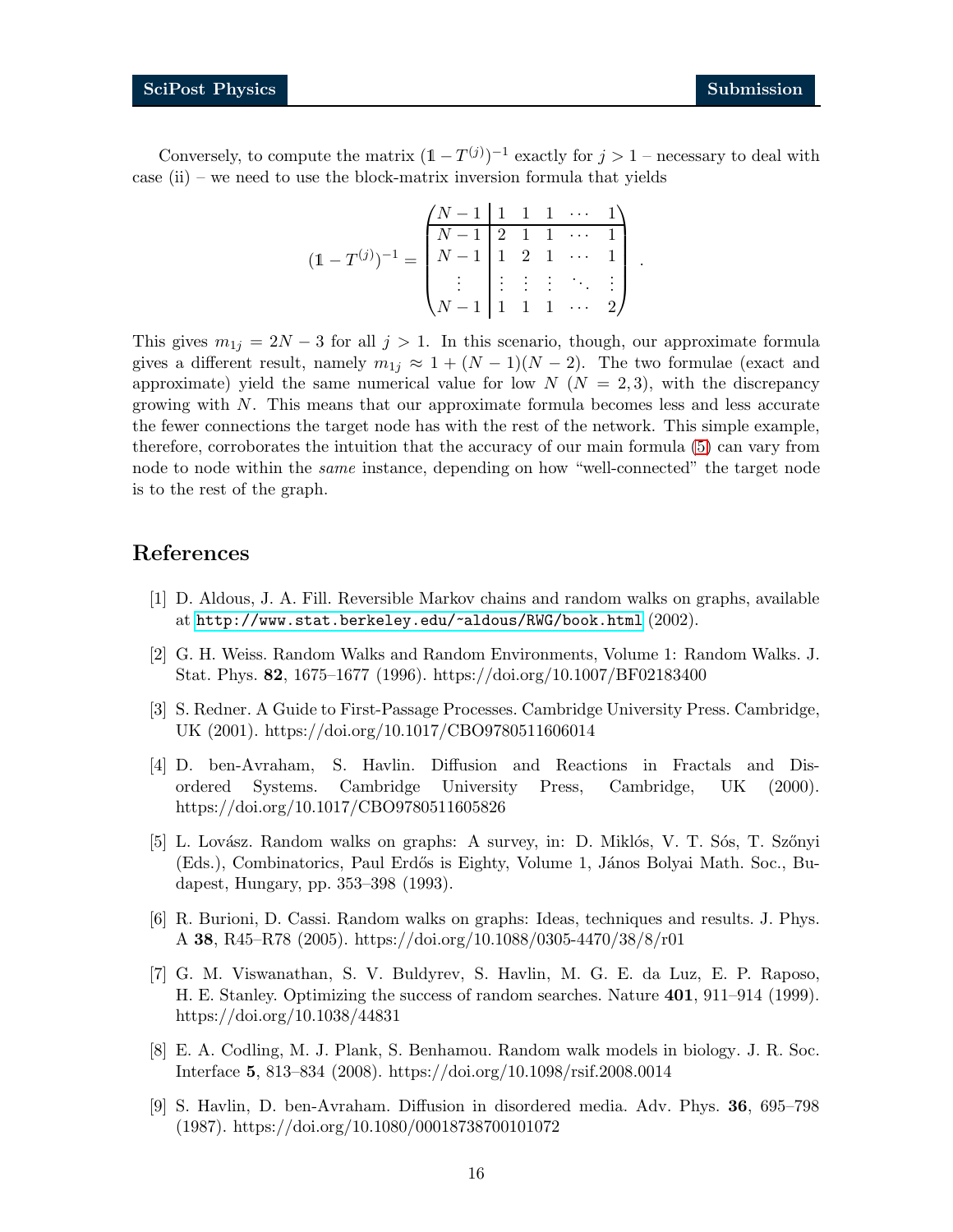- [10] P. G. Doyle, J. L. Snell. Random Walks and Electric Networks. Mathematical Association of America, Washington, DC, USA (1984). arXiv:math/0001057 [math.PR]
- [11] M. A. Porter, G. Bianconi. Editorial: Network analysis and modelling: Special issue of European Journal of Applied Mathematics. Eur. J. Appl. Math. 27, 807–811 (2016). doi:10.1017/S0956792516000334
- [12] S. Boccaletti, V. Latora, Y. Moreno, M. Chavez, D. U. Hwang. Complex networks: Structure and dynamics. Phys. Rep. 424, 175–308 (2006). https://doi.org/10.1016/j.physrep.2005.10.009
- [13] S. H. Strogatz. Exploring complex networks. Nature 410, 268–276 (2001). https://doi.org/10.1038/35065725
- [14] A. Barrat, M. Barth´elemy, A. Vespignani. Dynamical Processes on Complex Networks. Cambridge University Press, Cambridge, UK (2008). https://doi.org/10.1017/CBO9780511791383
- [15] E. W. Montroll, G. H. Weiss. Random walks on lattices II. J. Math. Phys. 6 167––181, (1965). https://doi.org/10.1063/1.1704269
- <span id="page-16-5"></span>[16] P. Blanchard, D. Volchenkov. Random Walks and Diffusions on Graphs and Databases: An Introduction. Springer, Heidelberg, Germany (2011). doi:10.1007/978-3-642-19592-1
- [17] Z. Zhang, T. Shan, G. Chen. Random walks on weighted networks. Phys. Rev. E 87, 012112 (2013). doi:10.1103/PhysRevE.87.012112
- [18] S. J. Yang. Exploring complex networks by walking on them. Phys. Rev. E 71, 016107 (2005). doi:10.1103/PhysRevE.71.016107
- [19] L. da Fontoura Costa, G. Travieso. Exploring complex networks through random walks. Phys. Rev. E 75, 016102 (2007). doi:10.1103/PhysRevE.75.016102
- <span id="page-16-1"></span><span id="page-16-0"></span>[20] A. Baronchelli, M. Catanzaro, R. Pastor-Satorras. Random walks on complex trees. Phys. Rev. E 78, 011114 (2008). doi:10.1103/PhysRevE.78.011114
- <span id="page-16-2"></span>[21] N. Masuda, M. A. Porter, R. Lambiotte. Random walks and diffusion on networks. Physics Reports 716–717, 1-58 (2017). https://doi.org/10.1016/j.physrep.2017.07.007
- [22] T. S. Evans, J. P. Saramäki. Scale-free networks from self-organization. Phys. Rev. E 72, 026138 (2005). doi:10.1103/PhysRevE.72.026138
- [23] N. Ikeda. Network formation determined by the diffusion process of random walkers. J. Phys. A: Math. Theor. 41, 235005 (2008). https://doi.org/10.1088/1751- 8113/41/23/235005
- <span id="page-16-3"></span>[24] F. Caravelli, A. Hamma, M. Di Ventra. Scale-free networks as an epiphenomenon of memory. EPL 109, 28006 (2015). doi:10.1209/0295-5075/109/28006
- <span id="page-16-4"></span>[25] N. F. Polizzi, M. J. Therien, D. N. Beratan. Mean First-Passage Times in Biology. Israel Journal of Chemistry, 56(9-10), pp.816-824 (2016). doi:10.1002/ijch.201600040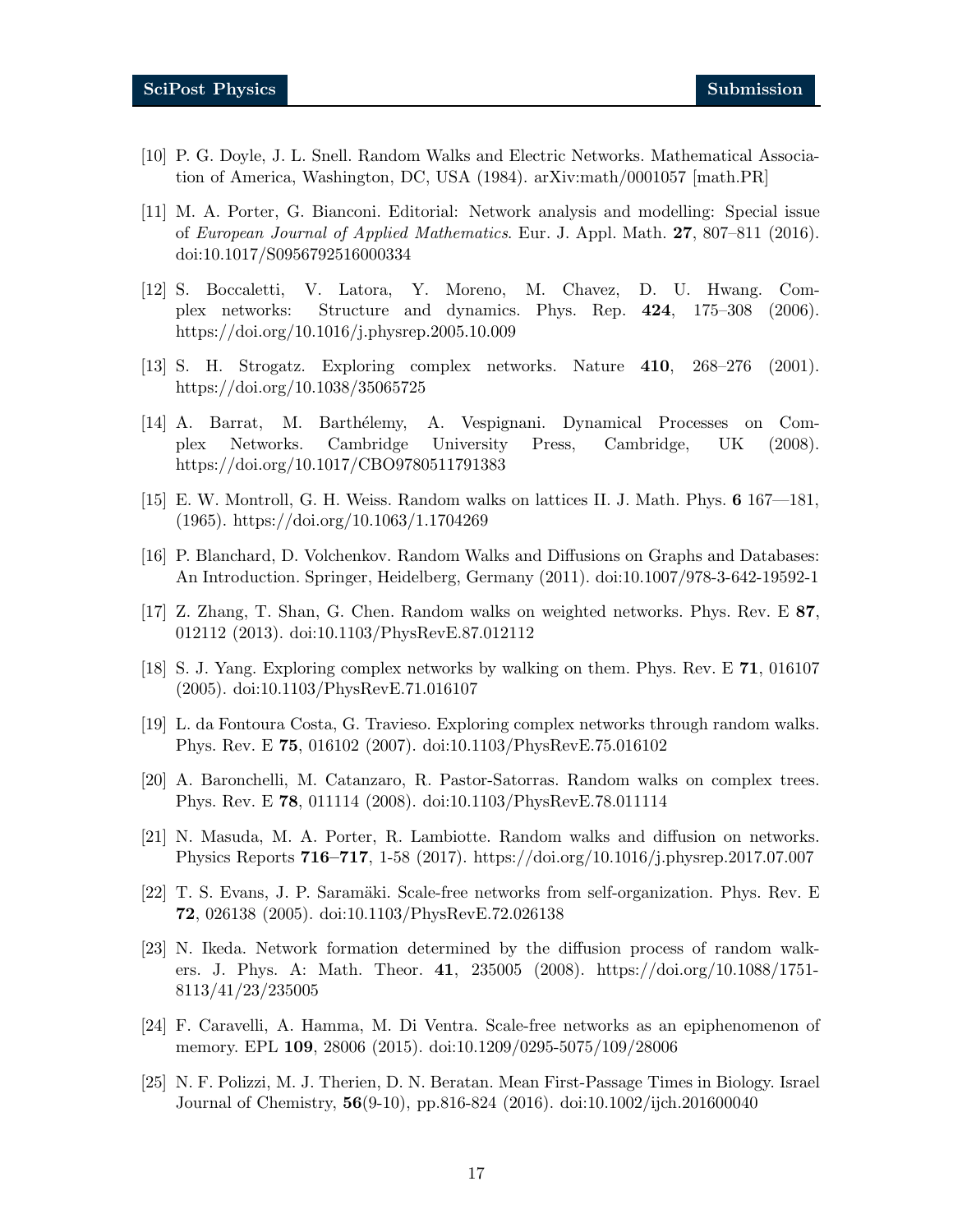- <span id="page-17-0"></span>[26] R. Belousov, M. N. Qaisrani, A. Hassanali, E. Roldán. First-passage fingerprints of water diffusion near glutamine surfaces. Soft Matter 16, 9202 (2020). https://doi.org/10.1039/D0SM00541J
- <span id="page-17-1"></span>[27] R. Chicheportiche, J.-P. Bouchaud. Some applications of first-passage ideas to finance. In "First-passage Phenomena And Their Applications" edited by R. Metzler, G. Oshanin, S. Redner (pp. 447-476) (2014). https://doi.org/10.1142/9104
- <span id="page-17-2"></span>[28] H. McKenzie, M. Lewis, E. Merrill. First passage time analysis of animal movement and insights into the functional response. Bull. Math. Biol. 71:107–129 (2009). https://doi.org/10.1007/s11538-008-9354-x
- <span id="page-17-3"></span>[29] A. Kells, V. Koskin, E. Rosta, A. Annibale. Correlation functions, mean first passage times, and the Kemeny constant. J. Chem. Phys. 152, 104108 (2020). doi:10.1063/1.5143504
- <span id="page-17-4"></span>[30] O. Bénichou, R. Voituriez. From first-passage times of random walks in confinement to geometry-controlled kinetics. Phys. Rep. 539, 225–284 (2014). https://doi.org/10.1016/j.physrep.2014.02.003
- <span id="page-17-5"></span>[31] S. White, P. Smyth. Algorithms for estimating relative importance in networks. In "Proceedings of the ninth ACM SIGKDD international conference on Knowledge discovery and data mining", ser. KDD '03. New York, NY, USA: ACM, pp. 266–275 (2003). https://doi.org/10.1145/956750.956782
- [32] S. Vigna. Spectral Ranking. Network Science 4(4), 433-445 (2016). doi:10.1017/nws.2016.21
- <span id="page-17-6"></span>[33] Z. Q. Lee, W. Hsu, M. Lin. Efficient algorithm for ranking of nodes' importance in information dissemination. In "Proceedings of the 2014 IEEE/ACM International Conference on Advances in Social Networks Analysis and Mining" (ASONAM '14). IEEE Press, 89–92 (2014). doi: 10.1109/ASONAM.2014.6921565
- <span id="page-17-7"></span>[34] A. Bassolas, V. Nicosia. First-passage times to quantify and compare structural correlations and heterogeneity in complex systems. Commun. Phys. 4, 76 (2021). https://doi.org/10.1038/s42005-021-00580-w
- <span id="page-17-8"></span>[35] Z. Zheng, G. Xiao, G. Wang, G. Zhang, K. Jiang. Mean first passage time of preferential random walks on complex networks with applications. Mathematical Problems in Engineering vol. 2017, Article ID 8217361 (2017). https://doi.org/10.1155/2017/8217361
- <span id="page-17-9"></span>[36] S. Bartolucci, F. Caccioli, F. Caravelli, P. Vivo. Universal rankings in complex inputoutput organizations. Preprint arXiv:2009.06307v3 (2020).
- <span id="page-17-10"></span>[37] S. Bartolucci, F. Caccioli, F. Caravelli, P. Vivo. Inversion-free Leontief inverse: statistical regularities in input-output analysis from partial information. Preprint arXiv:2009.06350v3 (2020).
- <span id="page-17-11"></span>[38] J. G. Kemeny, J. L. Snell. Finite Markov Chains (Second Ed.). Springer-Verlag, New York, NY, USA (1976).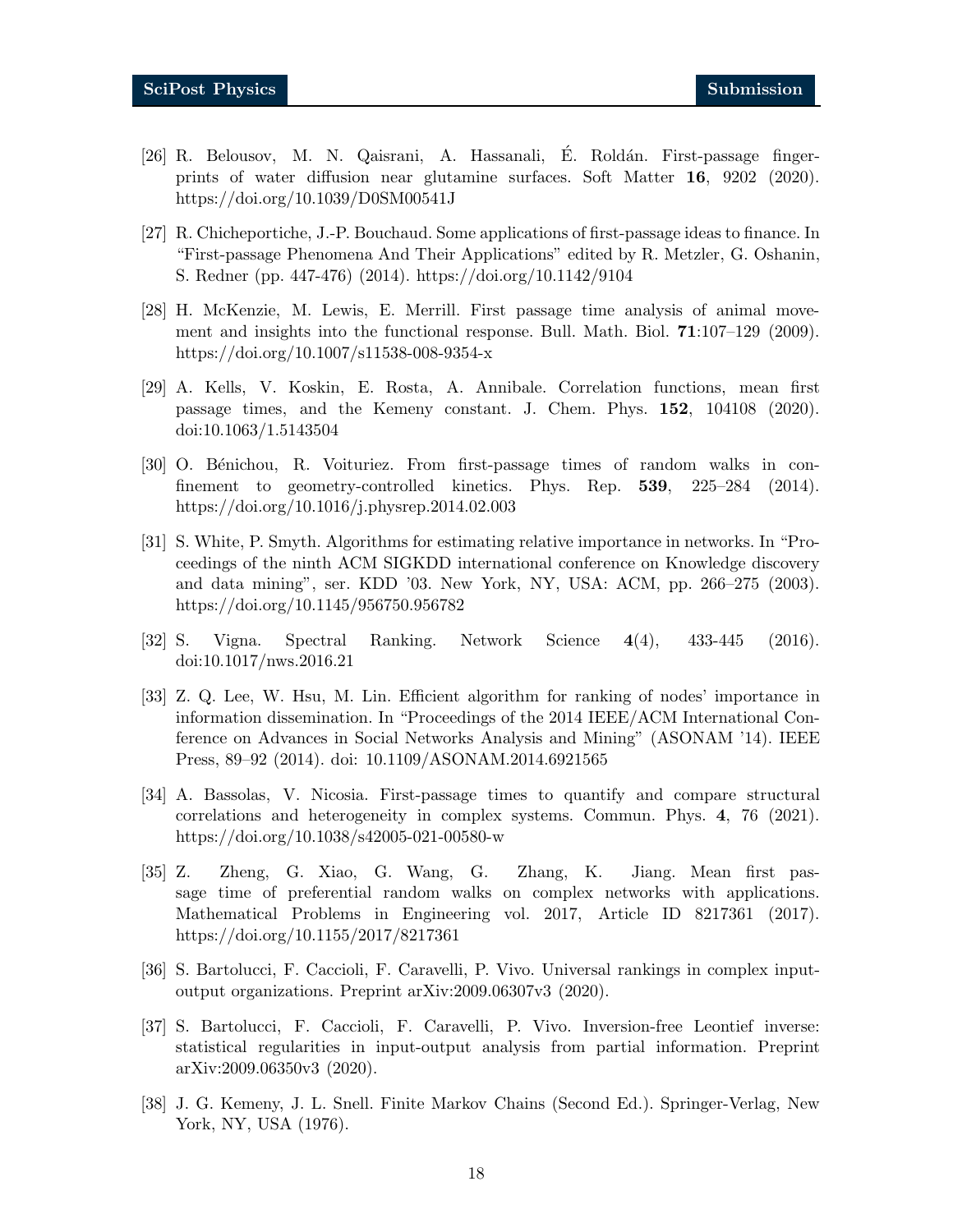- <span id="page-18-0"></span>[39] A. Papoulis, S. U. Pillai. Probability, Random Variables, and Stochastic Processes. 4th Edition, McGraw-Hill, New York, NY, USA (2002).
- <span id="page-18-1"></span>[40] W. J. Stewart. Introduction to the Numerical Solution of Markov Chains. Princeton University Press, Princeton, NJ, USA (1994).
- [41] Y. Lin, Z. Zhang. Random walks in weighted networks with a perfect trap: An application of Laplacian spectra. Phys. Rev. E 87, 062140 (2013). doi:10.1103/PhysRevE.87.062140
- <span id="page-18-3"></span><span id="page-18-2"></span>[42] P. S. Dwyer, F. V. Waugh. On Errors in Matrix Inversion. Journal of the American Statistical Association 48(262), 289-319 (1953). https://doi.org/10.2307/2281289
- <span id="page-18-4"></span>[43] J. D. Noh, H. Rieger. Random walks on complex networks. Phys. Rev. Lett. 92, 118701 (2004). doi:10.1103/PhysRevLett.92.118701
- [44] A. Fronczak, P. Fronczak. Biased random walks in complex networks: The role of local navigation rules. Phys. Rev. E 80, 016107 (2009). https://doi.org/10.1103/PhysRevE.80.016107
- <span id="page-18-5"></span>[45] A. Baronchelli, R. Pastor-Satorras. Mean-field diffusive dynamics on weighted networks. Phys. Rev. E 82, 011111 (2010). doi:10.1103/PhysRevE.82.011111
- [46] A. Kittas, S. Carmi, S. Havlin, P. Argyrakis. Trapping in complex networks. EPL 84, 40008 (2008). https://doi.org/10.1209/0295-5075/84/40008
- [47] N. Perra, A. Baronchelli, D. Mocanu, B. Gonçalves, R. Pastor-Satorras, A. Vespignani. Random walks and search in time-varying networks. Phys. Rev. Lett. 109, 238701 (2012). https://doi.org/10.1103/PhysRevLett.109.238701
- <span id="page-18-6"></span>[48] M. Starnini, A. Baronchelli, A. Barrat, R. Pastor-Satorras. Random walks on temporal networks. Phys. Rev. E 85, 056115 (2012). https://doi.org/10.1103/PhysRevE.85.056115
- <span id="page-18-8"></span><span id="page-18-7"></span>[49] A. Baronchelli, V. Loreto. Ring structures and mean first passage time in networks. Phys. Rev. E 73, 026103 (2006). doi:10.1103/PhysRevE.73.026103
- [50] O. C. Martin, P. Sulc. Return probabilities and hitting times of random walks on sparse Erdős-Rényi graphs. Phys. Rev. E  $81$ , 031111 (2010). https://doi.org/10.1103/PhysRevE.81.031111
- <span id="page-18-9"></span>[51] S. Hwang, D. S. Lee, B. Kahng. Origin of the hub spectral dimension in scale-free networks. Phys. Rev. E 87, 022816 (2013). doi:10.1103/PhysRevE.87.022816
- <span id="page-18-10"></span>[52] L. K. Gallos, C. Song, S. Havlin, H. A. Makse. Scaling theory of transport in complex biological networks. Proc. Natl. Acad. Sci. USA 104, 7746–7751 (2007). https://doi.org/10.1073/pnas.0700250104
- <span id="page-18-11"></span>[53] E. Agliari. Exact mean first-passage time on the T-graph. Phys. Rev. E 77, 011128 (2008). doi:10.1103/PhysRevE.77.011128
- [54] E. Agliari, R. Burioni. Random walks on deterministic scale-free networks: Exact results. Phys. Rev. E 80, 031125 (2009). doi:10.1103/PhysRevE.80.031125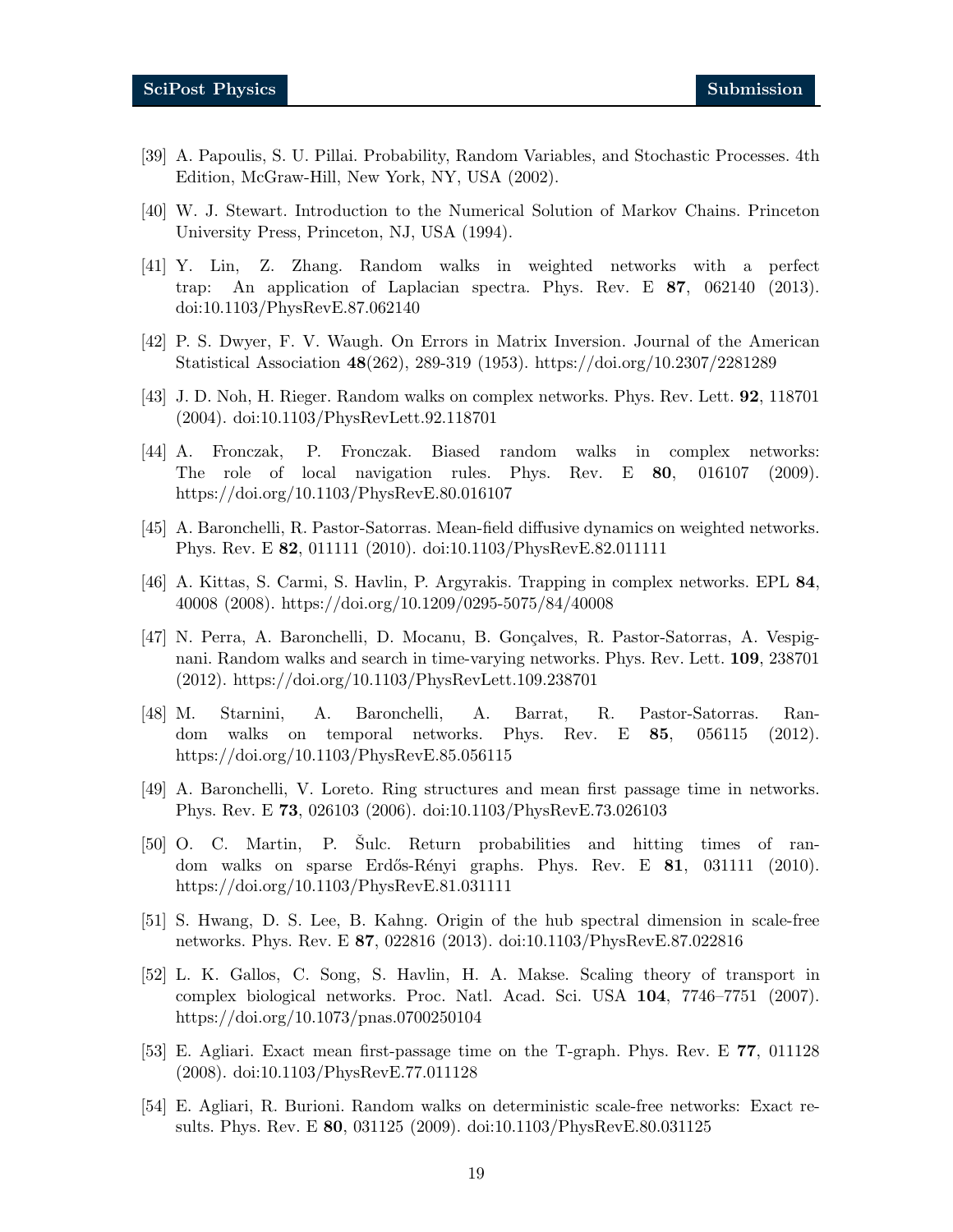- [55] R. B. Bapat. On the first passage time of a simple random walk on a tree. Statistics & Probability Letters 81(10), 1552 (2011). https://doi.org/10.1016/j.spl.2011.05.017
- <span id="page-19-0"></span>[56] S. Hwang, D. S. Lee, B. Kahng. First passage time for random walks in heterogeneous networks. Phys. Rev. Lett. 109, 088701 (2012). doi:10.1103/PhysRevLett.109.088701
- [57] Z. Zhang, Y. Qi, S. Zhou, S. Gao, J. Guan. Explicit determination of mean first-passage time for random walks on deterministic uniform recursive trees. Phys. Rev. E 81, 016114 (2010). doi:10.1103/PhysRevE.81.016114
- <span id="page-19-1"></span>[58] N. Masuda, N. Konno. Return times of random walk on generalized random graphs. Phys. Rev. E 69, 066113 (2004). doi:10.1103/PhysRevE.69.066113
- [59] H. W. Lau, K. Y. Szeto. Asymptotic analysis of first passage time in complex networks. EPL 90, 40005 (2010). doi:10.1209/0295-5075/90/40005
- [60] S. Condamin, O. B´enichou, V. Tejedor, R. Voituriez, J. Klafter. Firstpassage times in complex scale-invariant media. Nature 450, 77–80 (2007). https://doi.org/10.1038/nature06201
- [61] I. Tishby, O. Biham, E. Katzav. The distribution of first hitting times of random walks on directed Erd˝os-R´enyi networks. J. Stat. Mech. 043402 (2017). doi:10.1088/1742- 5468/aa657e
- <span id="page-19-2"></span>[62] V. Tejedor, O. B´enichou, R. Voituriez. Global mean first-passage times of random walks on complex networks. Phys. Rev. E 80, 065104(R) (2009). doi:10.1103/PhysRevE.80.065104
- <span id="page-19-3"></span>[63] D. Cvetković, P. Rowlinson, S. Simić. An Introduction to the Theory of Graph Spectra. Cambridge University Press, Cambridge, UK (2010). https://doi.org/10.1017/CBO9780511801518
- [64] P. Van Mieghem. Graph Spectra for Complex Networks. Cambridge University Press, Cambridge, UK (2011). https://doi.org/10.1017/CBO9780511921681
- <span id="page-19-4"></span>[65] V. A. R. Susca, P. Vivo, R. Kühn. Second largest eigenpair statistics for sparse graphs. Journal of Physics A: Mathematical and Theoretical 54(1), 015004 (2020). doi:10.1088/1751-8121/abcbad
- <span id="page-19-5"></span>[66] V. Sood, S. Redner, D. ben-Avraham. First-passage properties of the Erdős-Renyi random graph. J. Phys. A 38, 109–123 (2005). doi:10.1088/0305-4470/38/1/007
- <span id="page-19-6"></span>[67] M. Löwe, F. Torres. On hitting times for a simple random walk on dense Erdös–Rényi random graphs. Stat. Prob. Lett. 89, 81–88 (2014). https://doi.org/10.1016/j.spl.2014.02.017
- <span id="page-19-8"></span>[68] P. Azimzadeh. A fast and stable test to check if a weakly diagonally dominant matrix is a nonsingular M-matrix. Math. Comp. 88, 783-800 (2019). doi:10.1090/mcom/3347
- <span id="page-19-7"></span>[69] J. Sherman, W. J. Morrison. Adjustment of an Inverse Matrix Corresponding to a Change in One Element of a Given Matrix. Annals of Mathematical Statistics 21 (1), 124-127 (1950). doi: 10.1214/aoms/1177729893